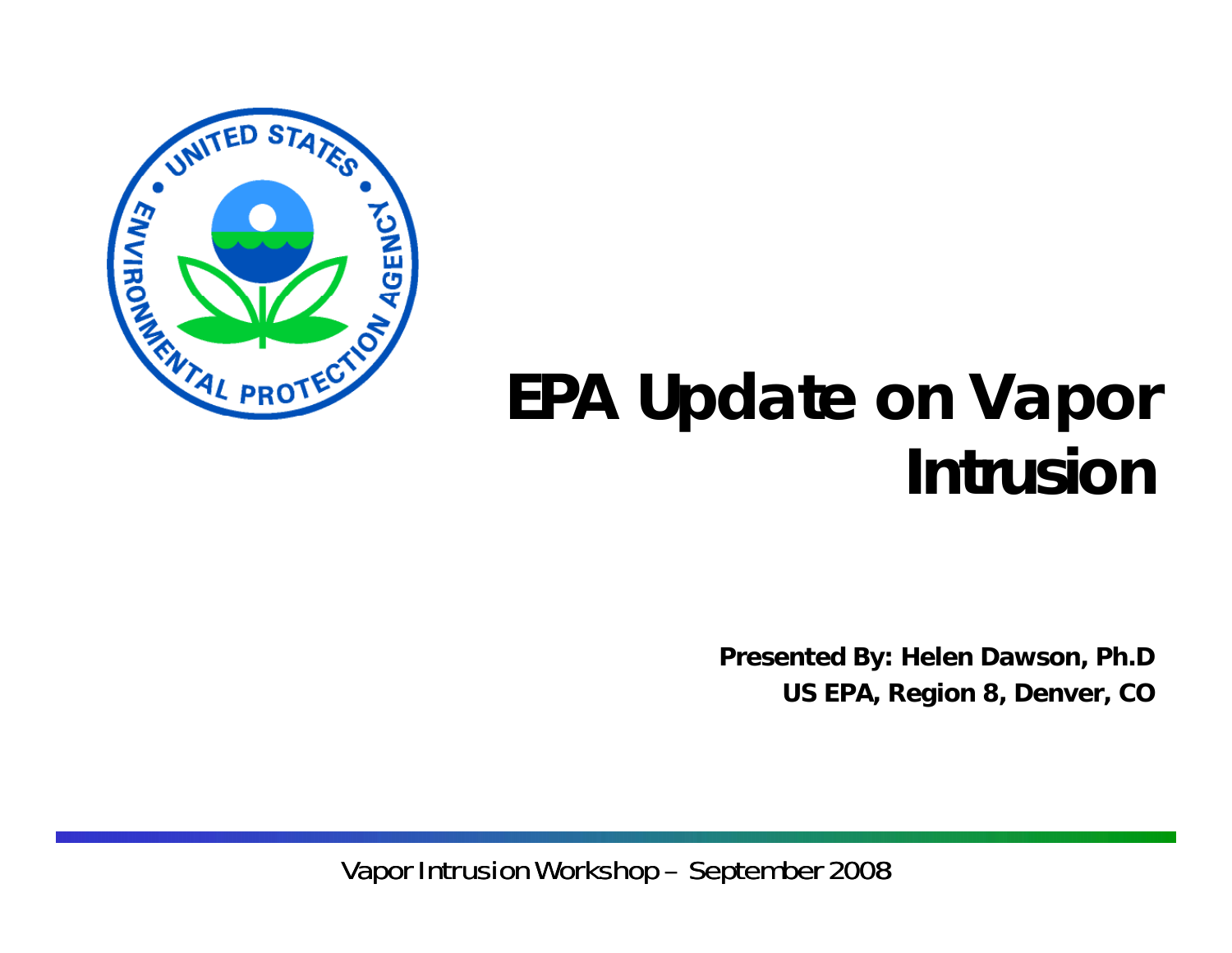

# **Presentation Outline**

- Update on EPA VI Guidance
	- Background (Nov. 2002, Draft VI Guidance)
	- Current (2008) Status
- Update on EPA VI Database
	- Changes in database from 2002 to 2008
	- Database contents
	- Uses of the database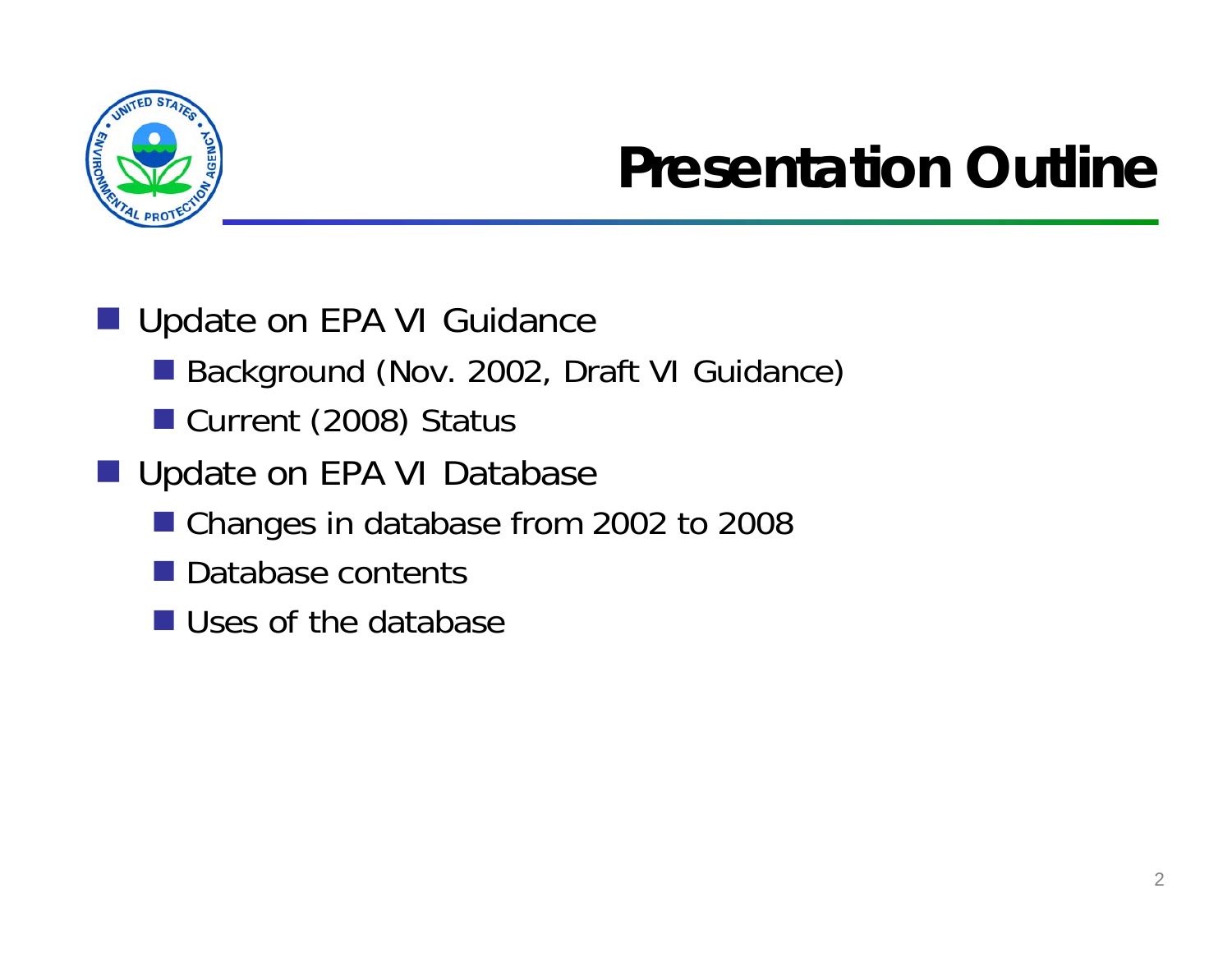

# **Vapor Intrusion Pathway Potential Scenarios**

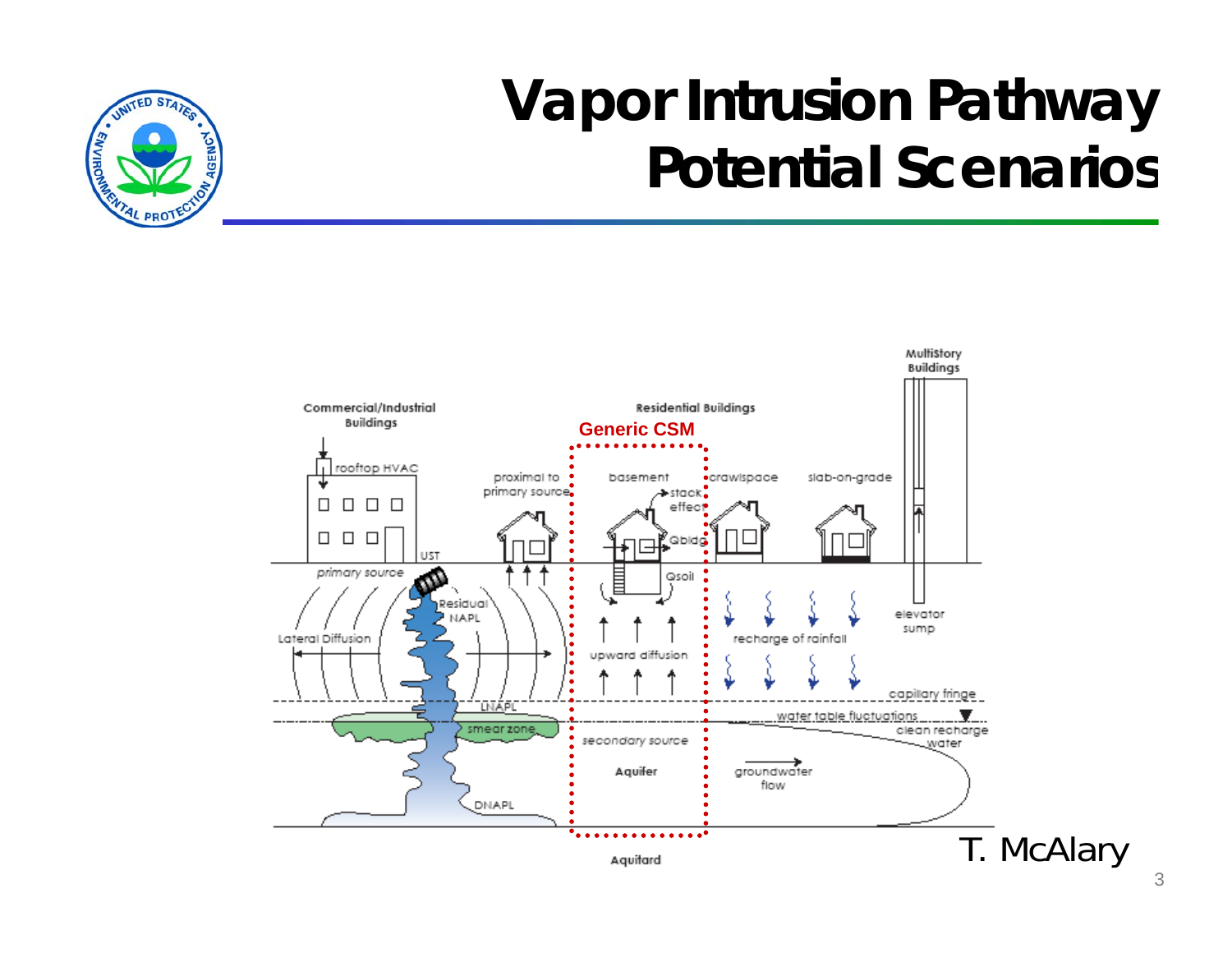

# **EPA VI Guidance Background**

EPA VI Guidance (Nov. 2002) Draft Guidance for Evaluating the Vapor Intrusion to Indoor Air Pathway from Groundwater and Soils. Washington, D.C.: Office of Solid Waste and Emergency Response. (www.epa.gov/correctiveaction/ eis/vapor/complete.pdf)

Tiered approach

■ EPA VI Database (Appendix F of 2002 VI Guidance)

 $\blacksquare$  JE Model (2003)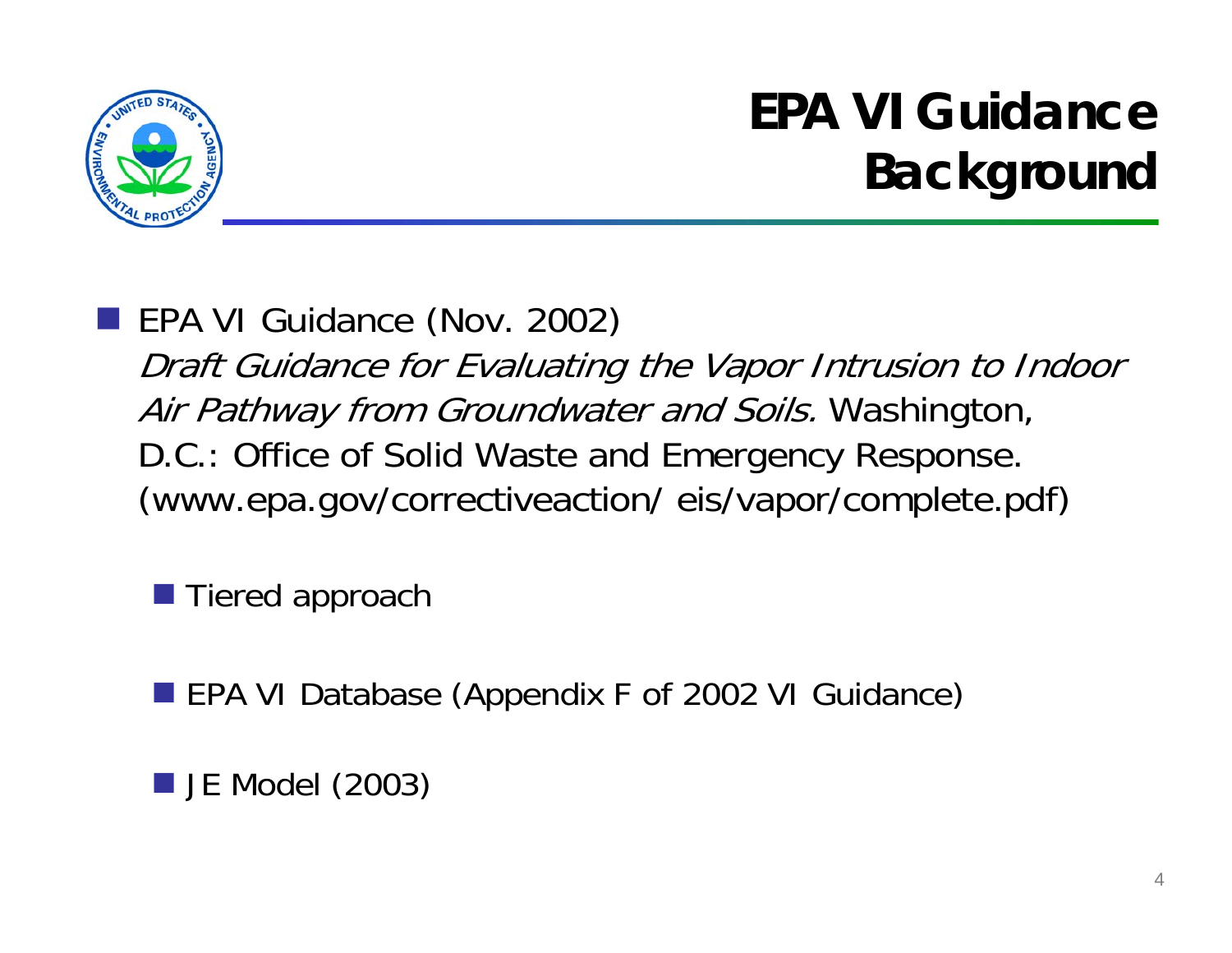

# **EPA VI Guidance Background Tiered Approach**

- Tiered approach to screening sites & buildings
	- Groundwater  $\rightarrow$  Soil Gas  $\rightarrow$  Subslab  $\rightarrow$  Indoor Air

#### **1 - Primary (Q1, Q2, Q3):**

**I** Identify potential for indoor air concerns and screen for obvious problems

#### **2 - Secondary (Q4, Q5):**

- Compare subsurface data to generic and semi-site specific screening levels
	- Generic screening levels based on limited data set of empirical attenuation factors
	- Semi-site specific screening levels derived from JE model attenuation factors

#### **3 - Site-Specific Pathway Assessment (Q6):**

- Site-specific modeling to identify "most-likely-to-be-impacted"
- Building air measurements (sub-slab, crawlspace, indoor)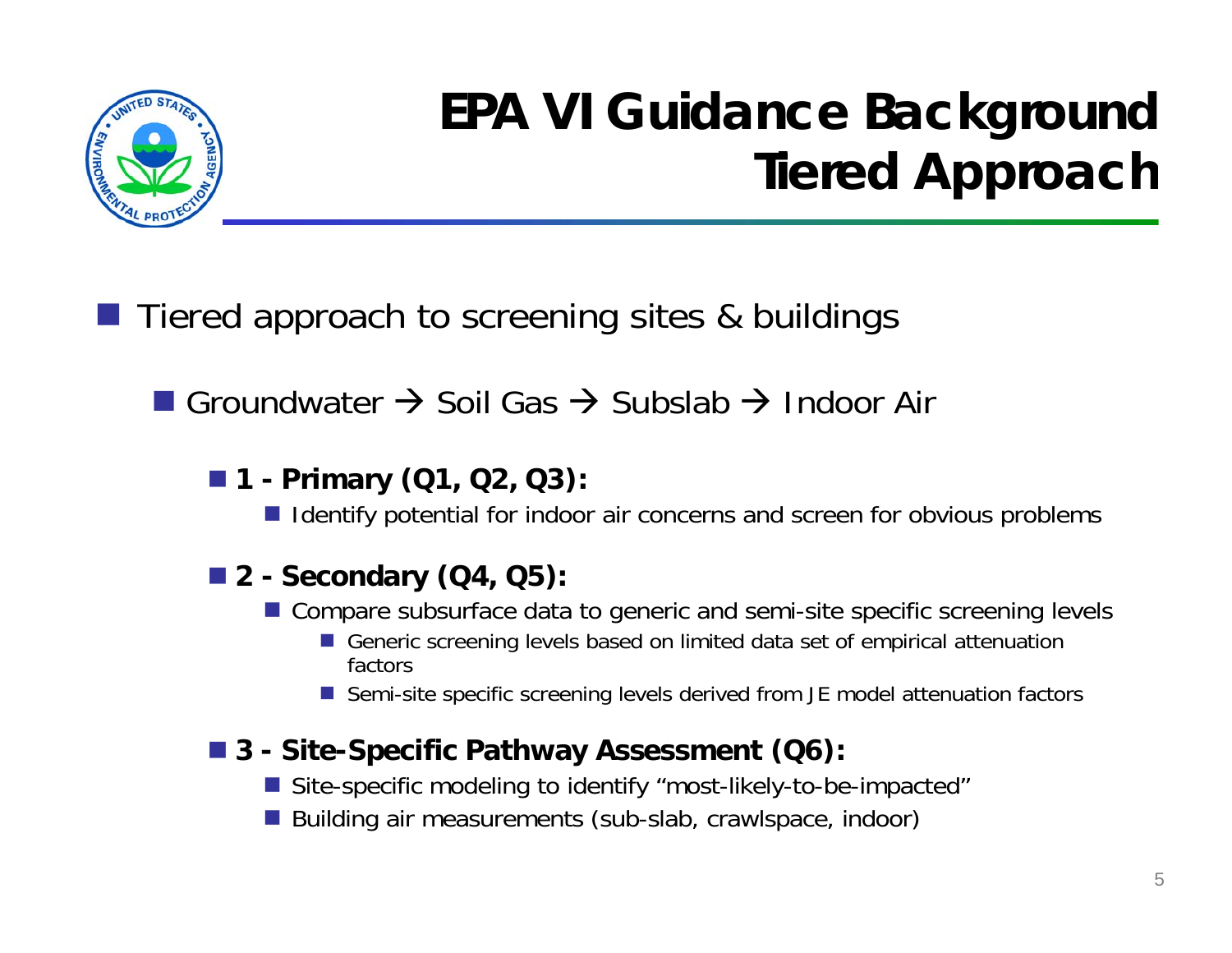

# **EPA VI Guidance Background**

**Generic Soil Gas & Groundwater Screening Levels**



- F. Select indoor air target screening level
- F. Apply generic attenuation factors:
	- $\blacksquare$  Shallow soil gas (and subslab) screening level is 10 times indoor air target screening level. AF = 0.1
	- Deep soil gas screening level is 100 times indoor air target  $level$   $AF = 0.01$
	- П Groundwater screening level is the aqueous concentration corresponding to a soil gas concentration 1000 times greater than the indoor air target level. AF = 0.001

#### **Generic attenuation factors (AF) based basedon limited vapor intrusion data**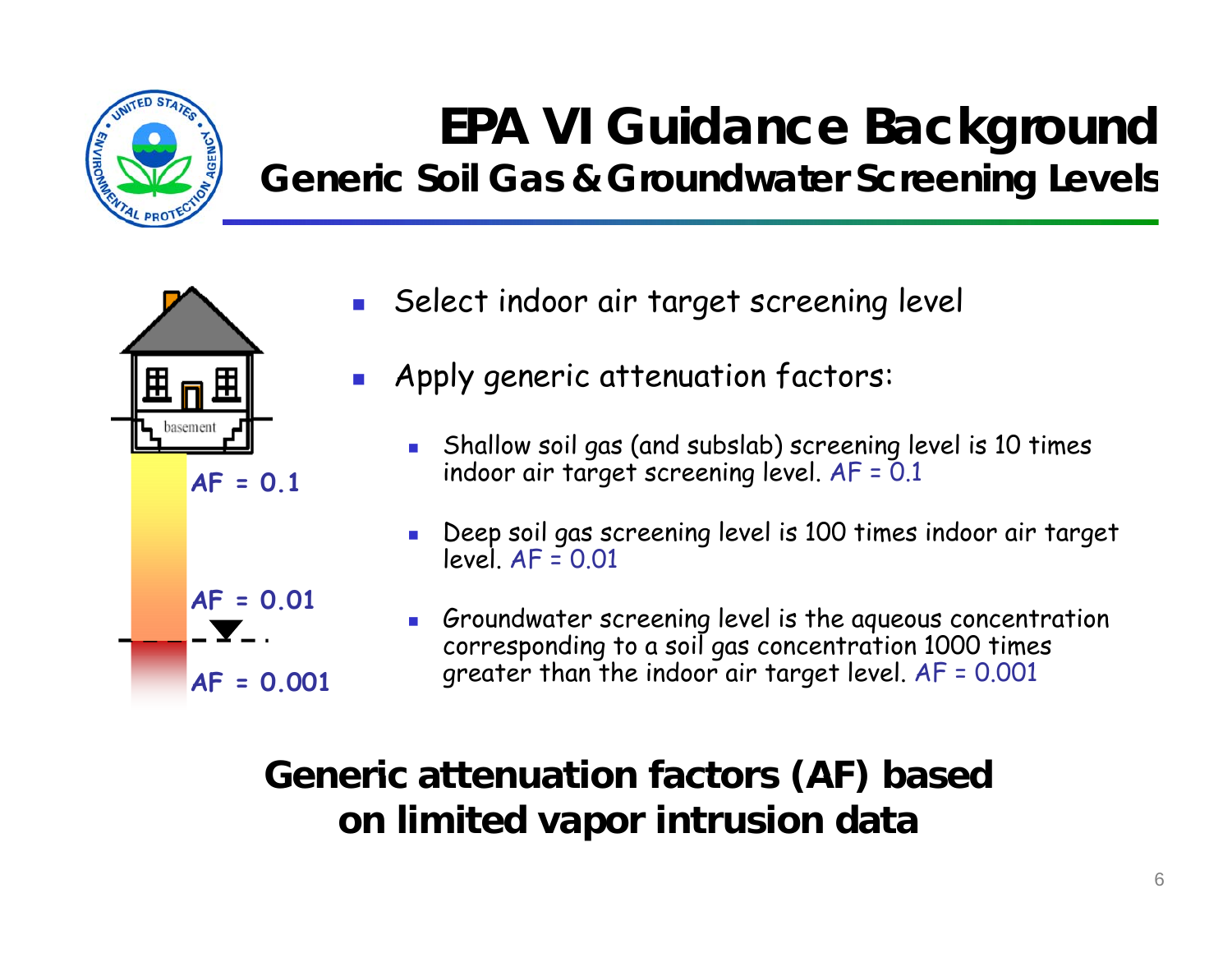

## **2008 Perspective on EPA s 2002 VI Guidance 's**

#### **Outdated**:

**Firamework for screening out sites** ■ 2002: Sequential use of single media/lines of evidence ■ 2008: Multiple lines of evidence (ITRC, 2007)

Generic screening levels for subslab & soil gas 2002: Subslab attenuation factor  $= 0.1$ ; 2008? 2002: Soil gas attenuation factor  $= 0.01$ ; 2008?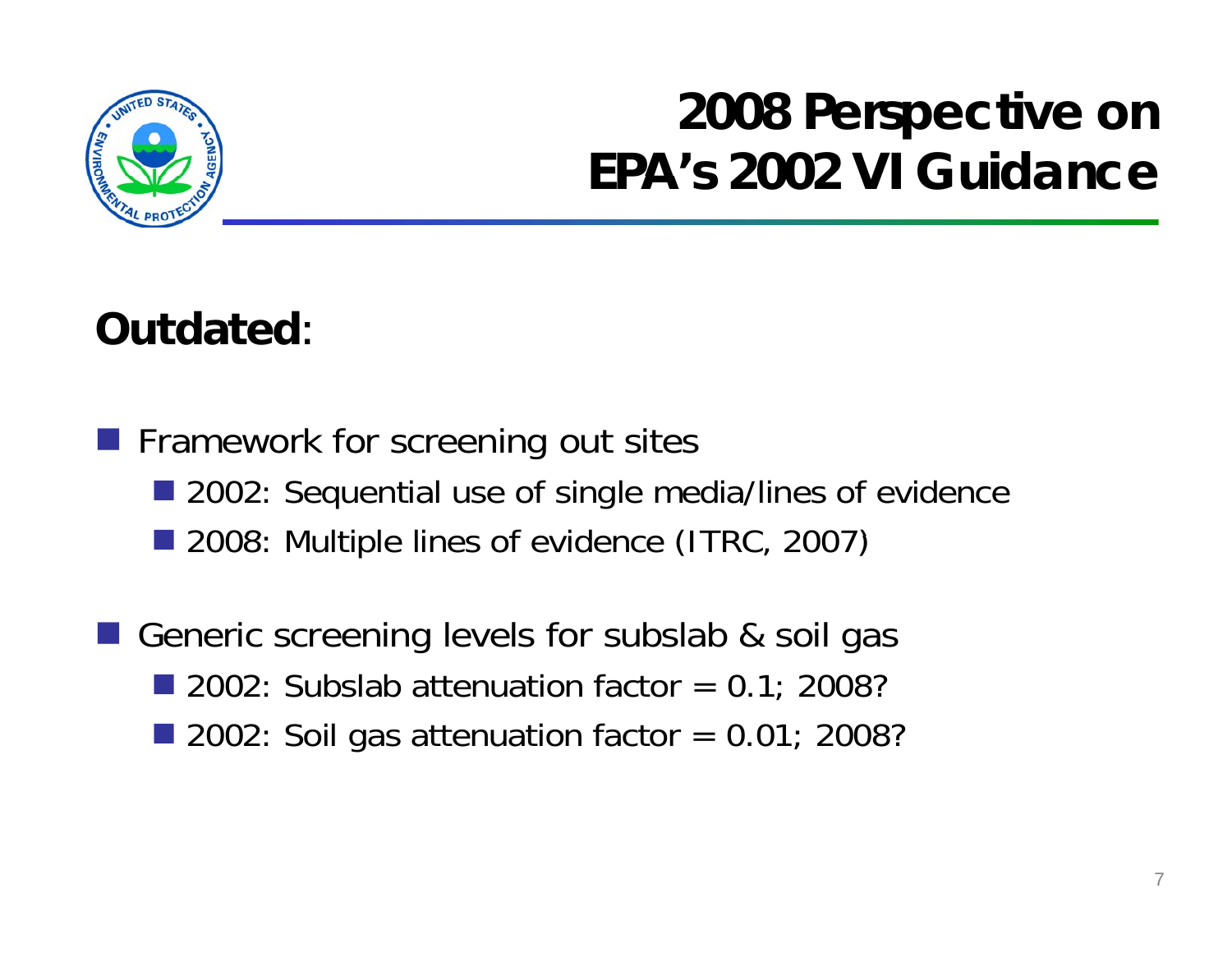

# **2008 Perspective on**  EPA<sup>'</sup>s 2002 Guidance (cont.)

### **Still Useful**:

 $\blacksquare$  Approaches for individual media (each line of evidence)

Groundwater generic attenuation factor

- 2002 generic value 0.001
- 2008: 0.001 captures majority of observed data (US EPA VI Database 2008)
- Subslab generic attenuation factor
	- 2002 generic value 0.1
	- 2008: 0.1 captures majority of observed data (US EPA VI Database 2008)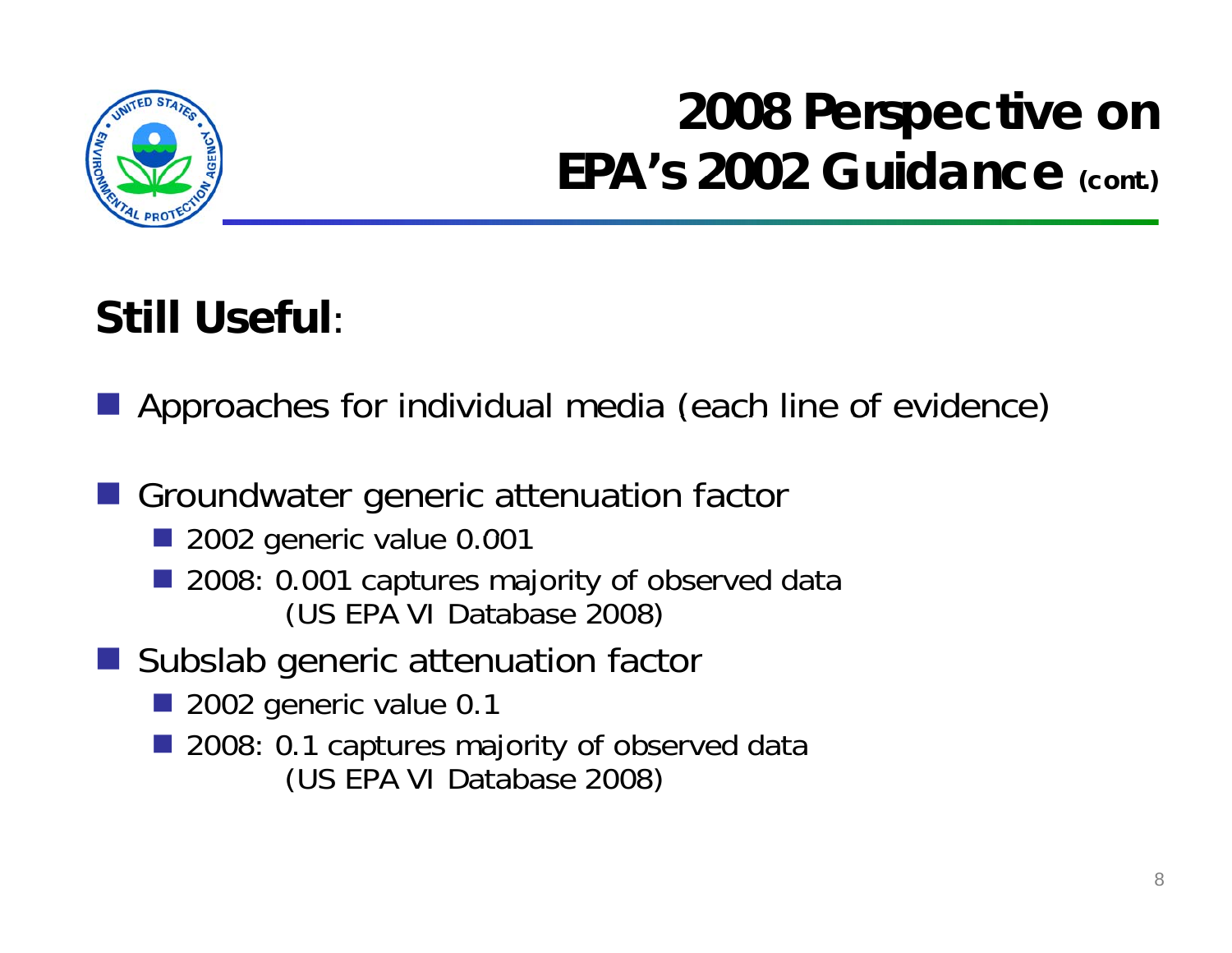

## **EPA VI Guidance Current (2008) Status**

- **Endorse multiple lines of evidence" approach:** 
	- E.g., ITRC. January 2007. Vapor Intrusion Pathway: A Practical Guide ( (http://www itrcweb org/gd VI asp http://www.itrcweb.org/gd\_VI.asp)
	- **Perovides flexible framework for assessing VI pathway**
	- **Describes a variety of available tools**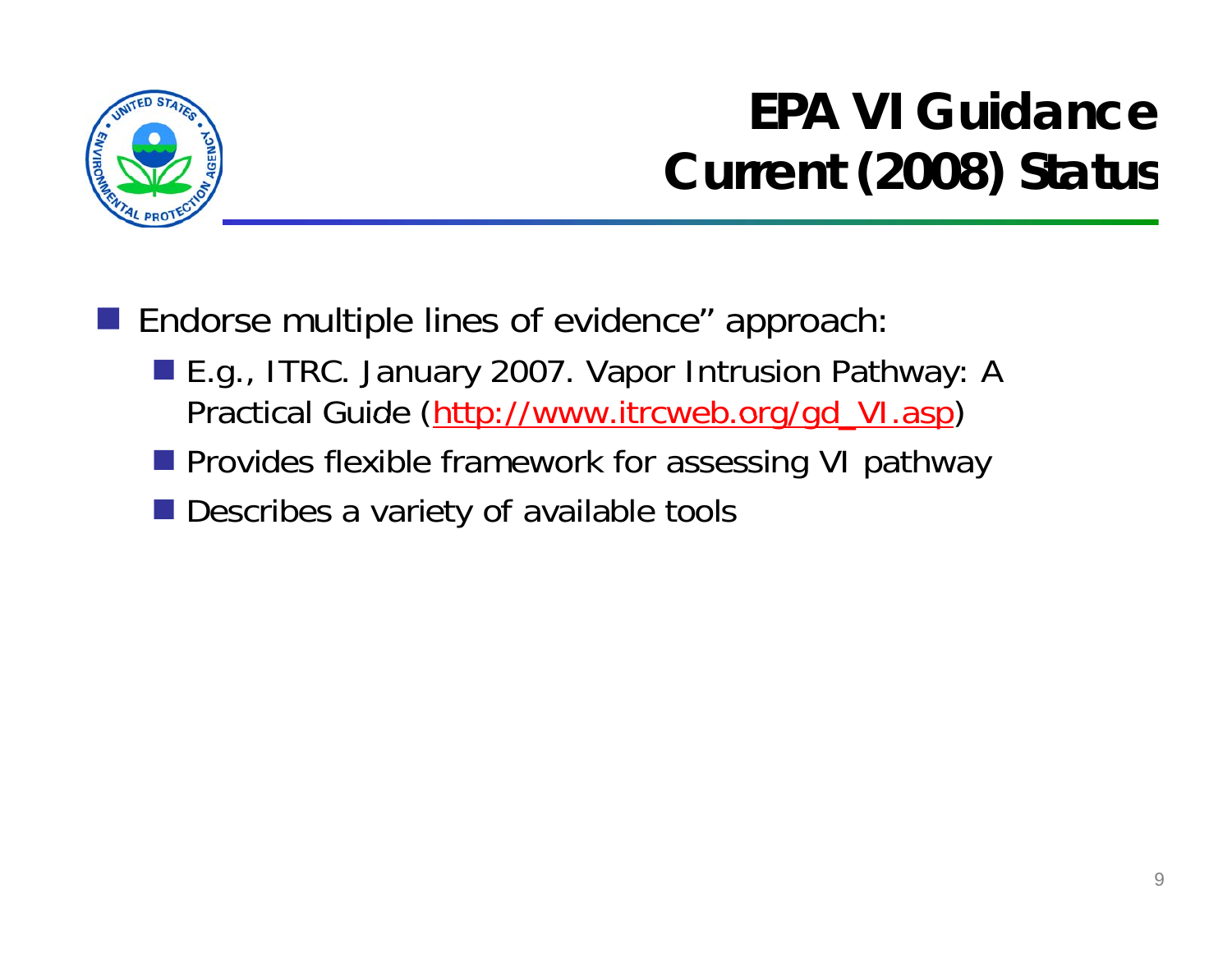

# **Interstate Technology & Regulatory Council**

Latest Vapor Intrusion Guidance:

- **ITRC. January 2007.** Vapor Intrusion Pathway: A Practical Guide
- http://www.itrcweb.org/gd\_VI.asp
- kan.<br>Kabupatèn flexible framework
- $\mathbb{R}^3$ variety of tools
- $\mathbb{R}^3$ multiple-lines of evidence



Host Organization



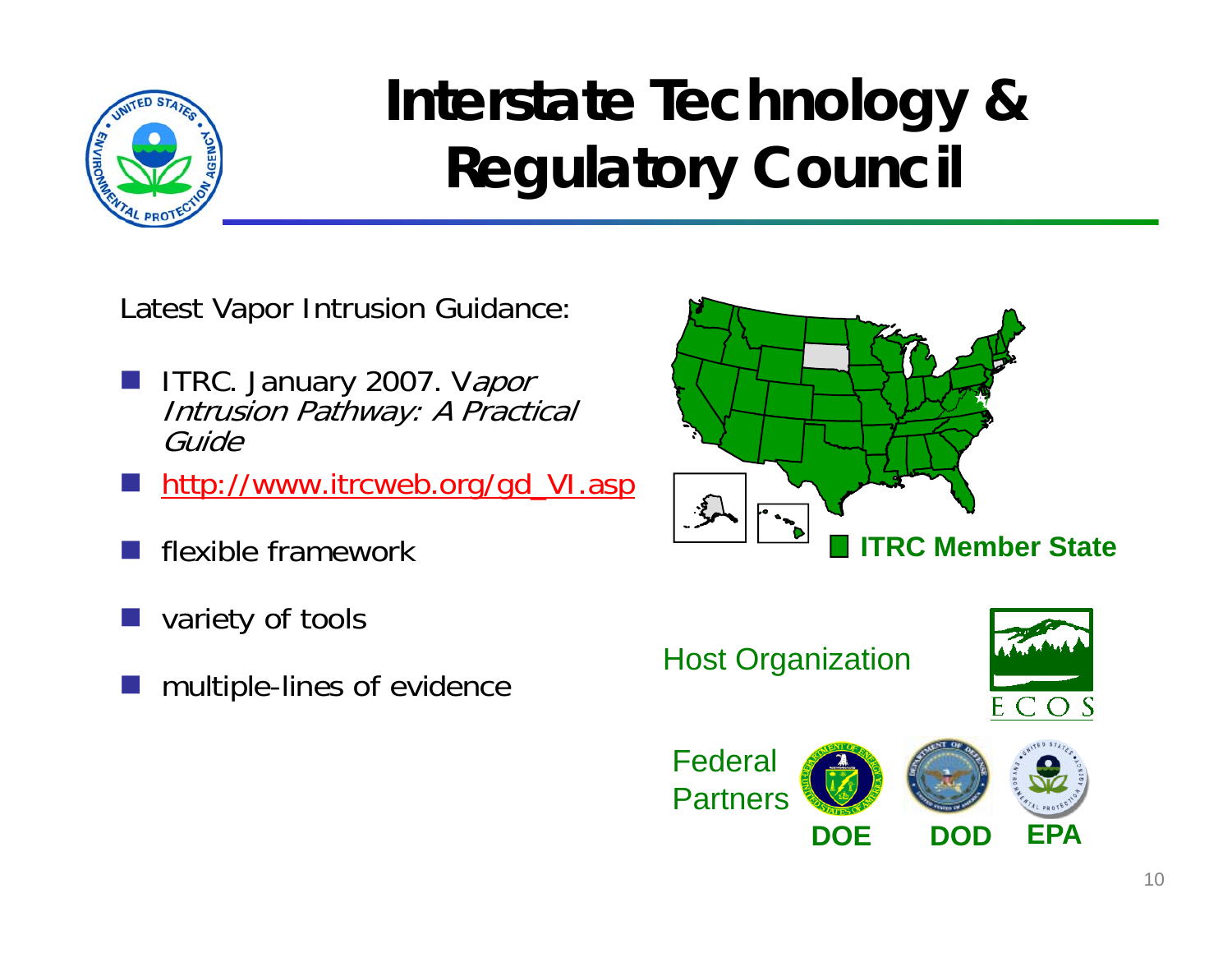

## **Multiple Lines of Evidence Investigative Approach**

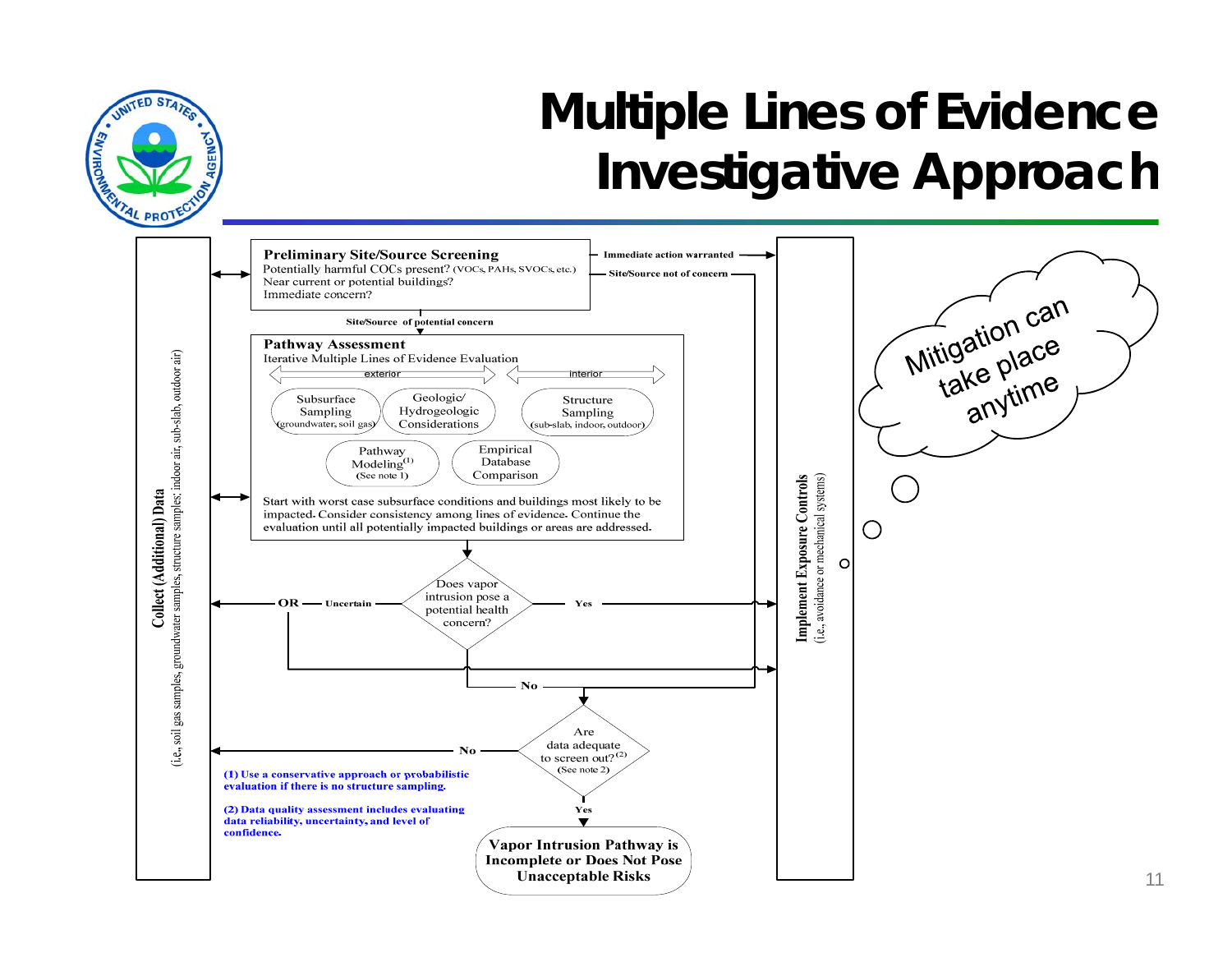

### **Why is a multiple lines of evidence approach needed?**

#### F. **E** Spatial (and temporal) variability

#### **Groundwater (1,1-DCE ug/L)**



#### **Indoor Air (1,1-DCE u g/m 3) ( ,**



#### **Sub-Slab (TCE ug/m 3)**



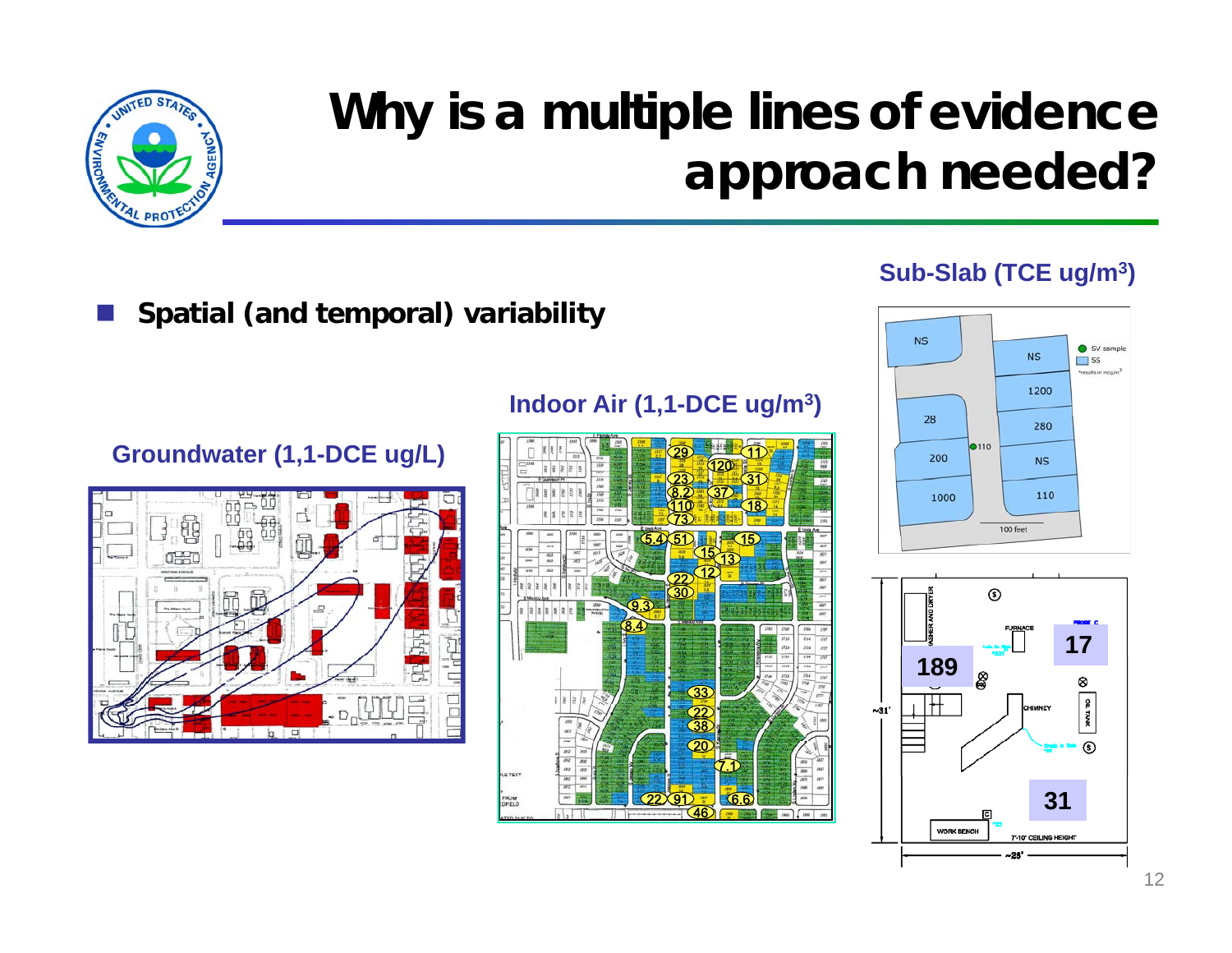

# **EPA VI Guidance**   $Current (2008) Status, cont'd$

- **Provide supplemental technical information** 
	- **Database of vapor intrusion observations**
	- Background levels of contaminant in indoor air
	- Conceptual Site Model updated and expanded
	- **I** Johnson & Ettinger Model improvements in inputs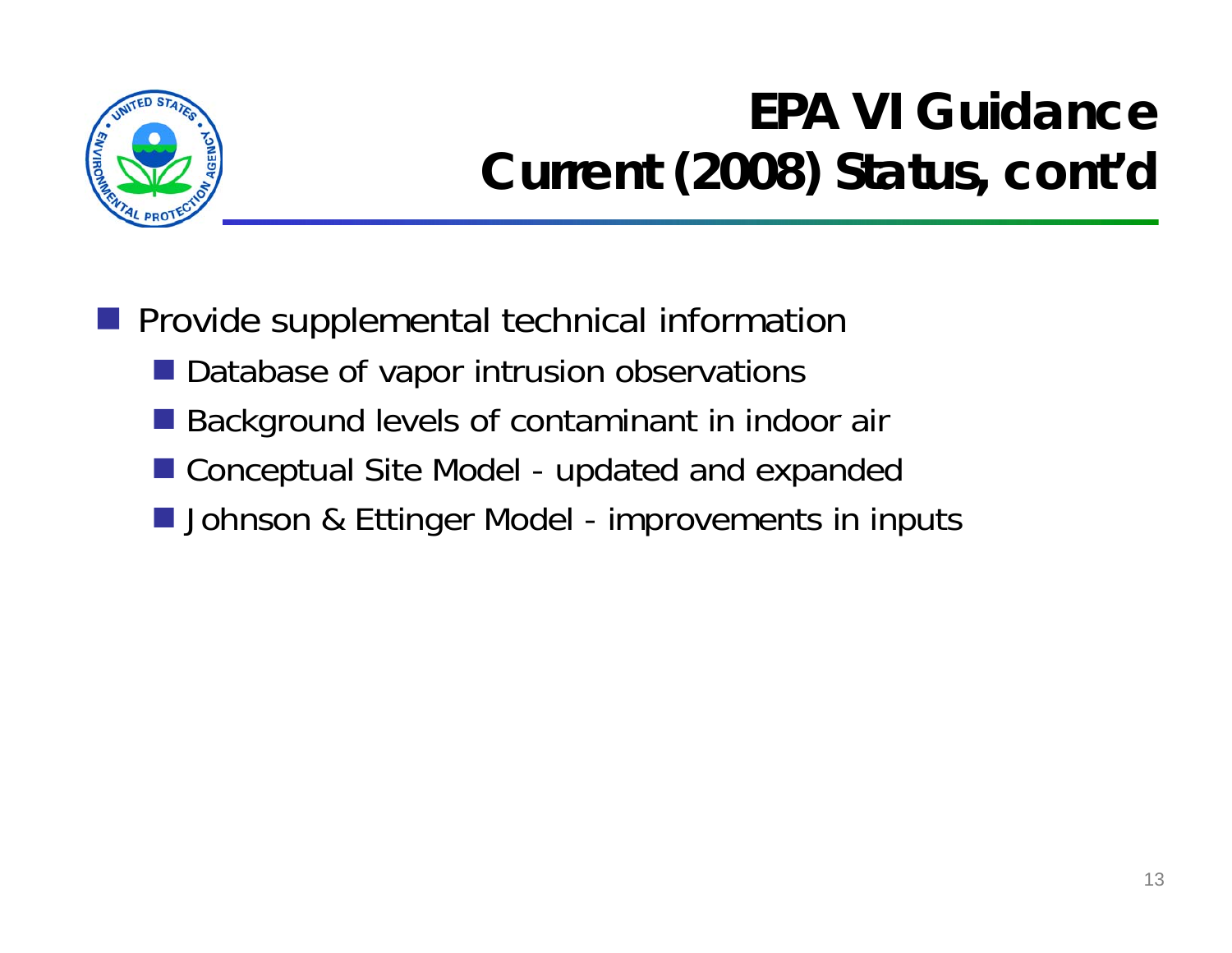

# **Vapor Intrusion Database**

■ Database and technical document

**Indoor air concentrations paired with concentrations in:** 

- Groundwater
- Soil gas (exterior to bldg)
- Subslab
- Crawlspace
- Draft version Currently available for review http://iavi.rti.org (register for access to database, and click on "Other Documents" for the "Preliminary Evaluation of Attenuation Factors")
- **Final version in late 08/early 09**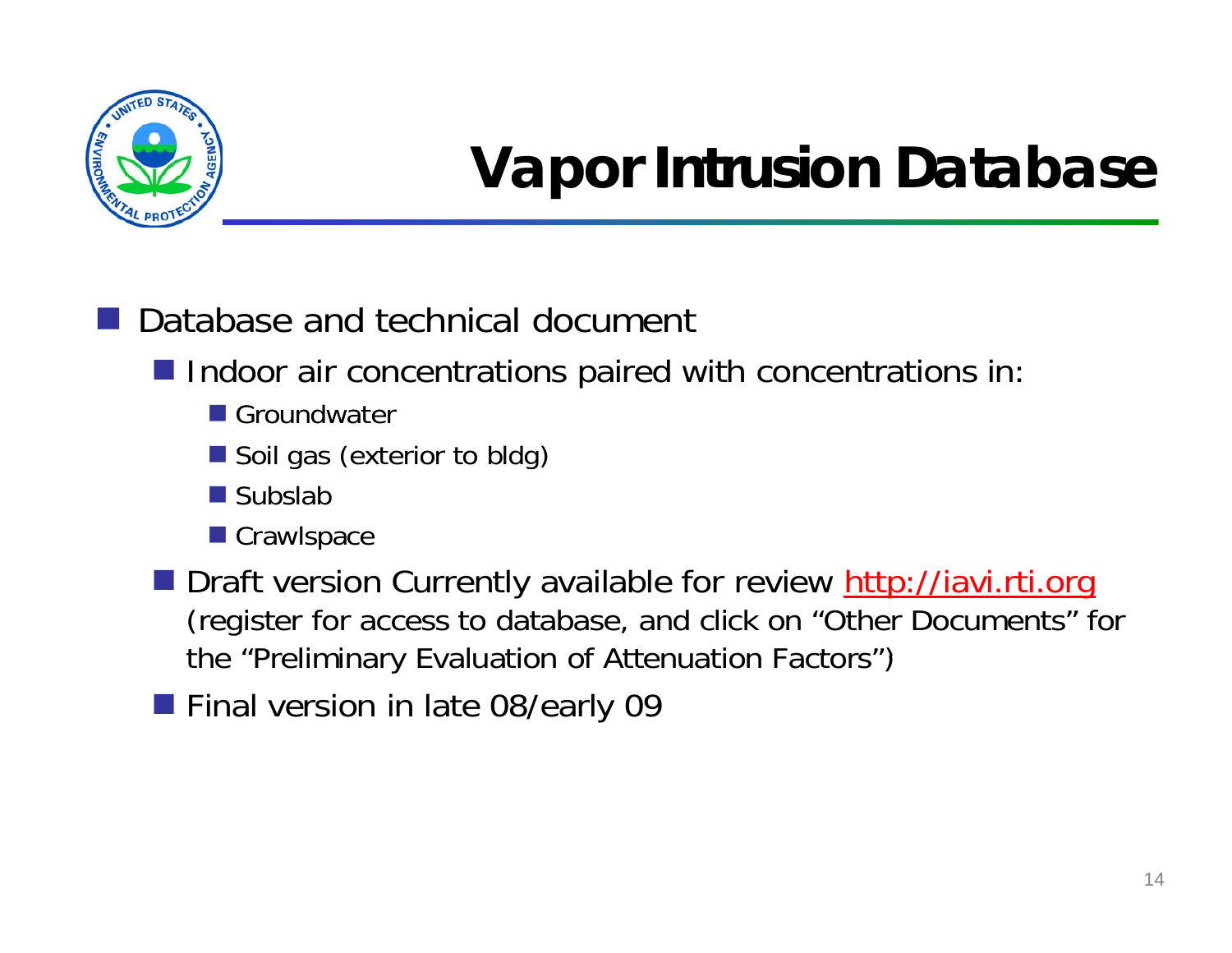

## **Background Indoor Air Concentrations**

- Compilation of background indoor air concentration studies in North American residences
	- Compiles recent data: 1990 – 2005
	- $\blacksquare$  Provides statistical distribution of concentrations
	- **Draft version available for review late 08**
	- **Final version available 2009**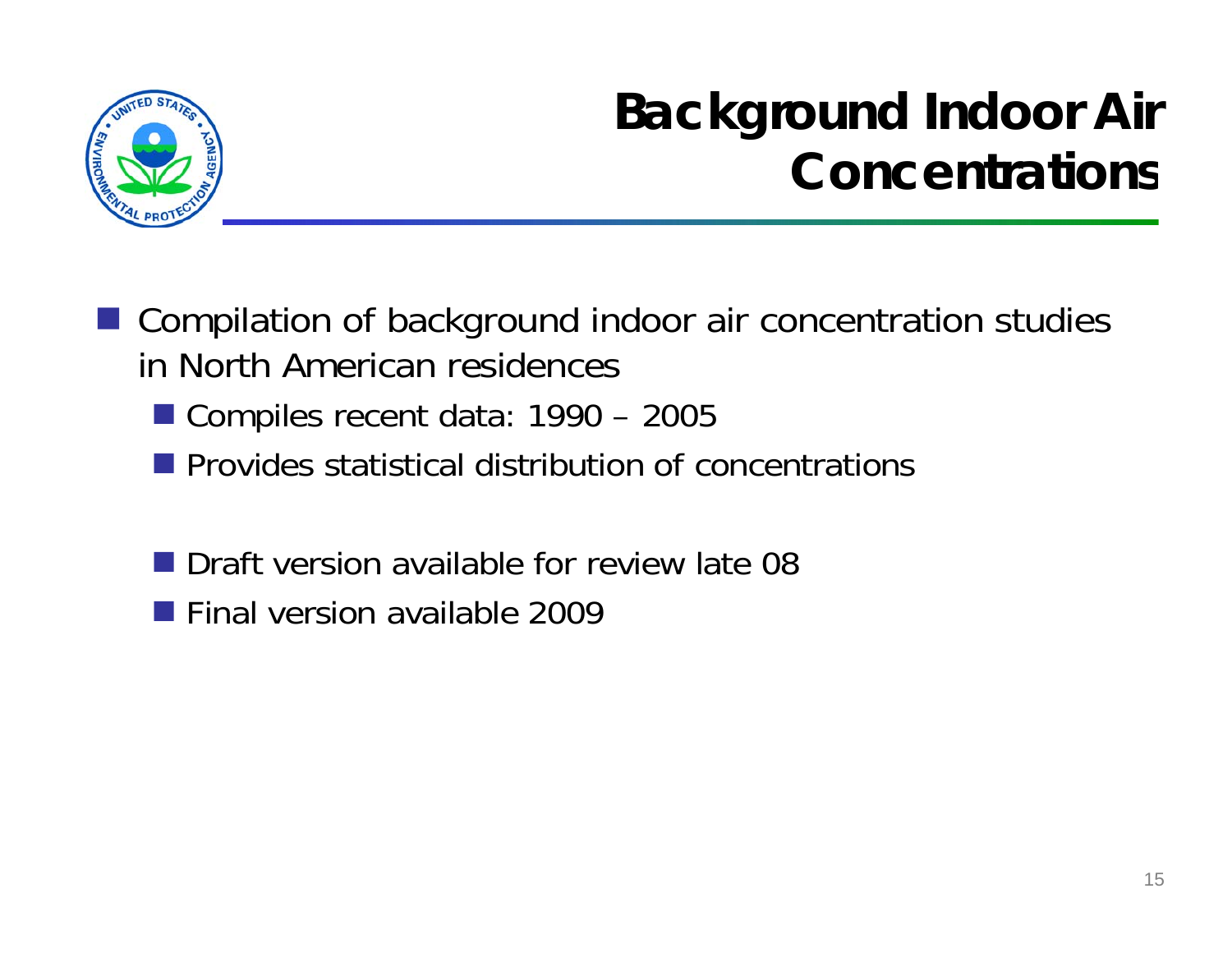

# **Conceptual Site Model**

 $\blacksquare$  Theoretical overview of vapor intrusion processes

- 3D model scenarios
- **E** Factors affecting vapor migration
- Sources of temporal and spatial variability
- **Influence of building on subsurface concentrations**
- Draft version available for review late 08
- **Final version available 2009**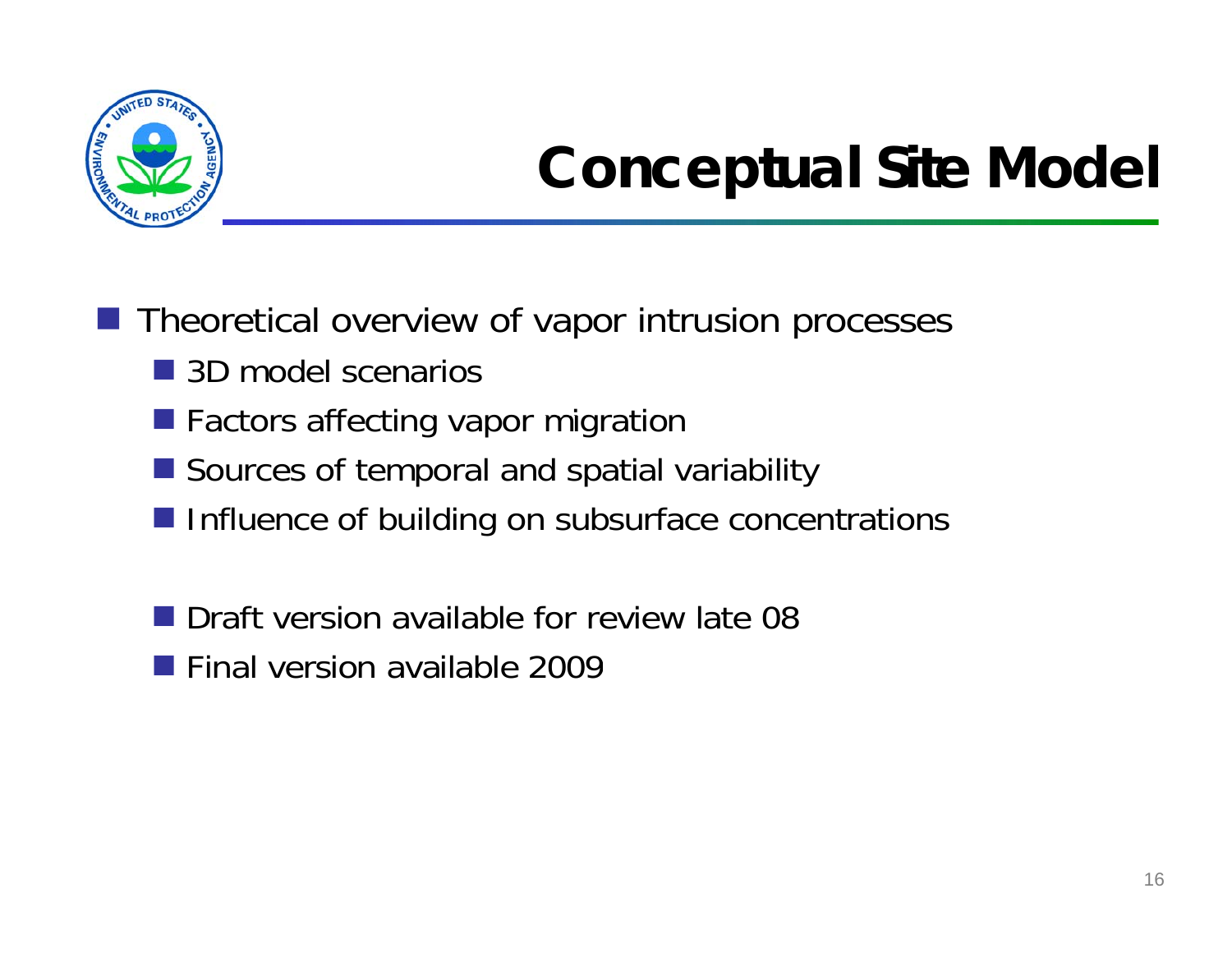

# **J&E Model Update**

■ Technical update will provide improved model spreadsheets

- More accurate ranges for inputs
- **Ensures compatibility of inputs**
- Draft version late 2008
- **Final version first half of 2009**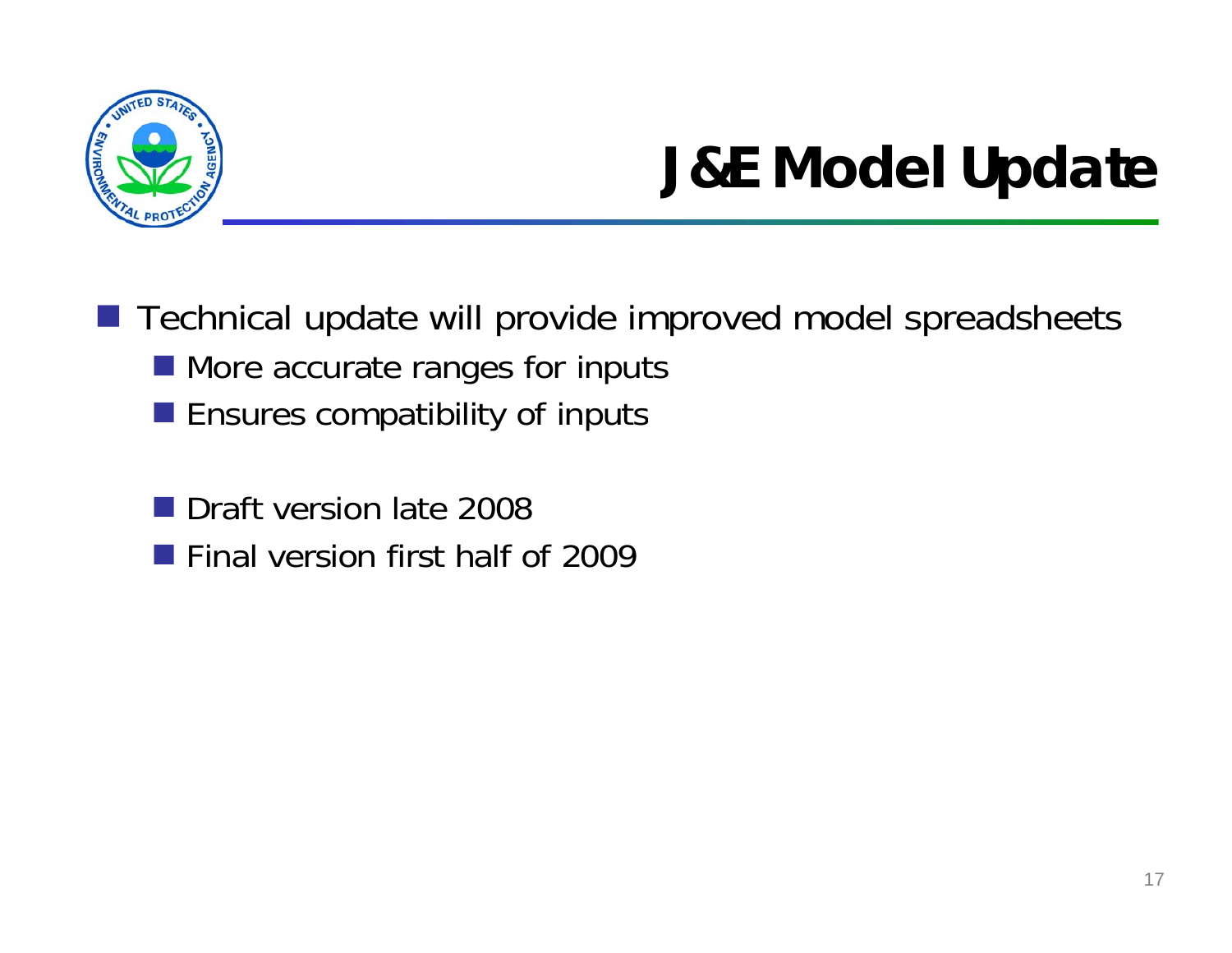

# **Non-Residential Settings**

#### US EPA Nov. 2002 Draft VI Guidance:

- OSHA standards apply in workplaces where workers are handling hazardous chemicals (e.g., manufacturing facilities) similar to or different from those in subsurface contamination, as well as other workplaces, such as administrative and other office buildings where chemicals are not routinely handled in daily activities.
- **However, the guidance recommends that regional or State authorities notify** a facility of the potential for the vapor intrusion pathway to cause a hazard and suggest that they consider any potential risk that may result.

#### Many state agencies:

■ Require that occupational exposure be based on risk-based screening values and not OSHA standards when workplace-related vapors are not expected because the hazardous vapor-forming chemicals are not being used in the building being investigated.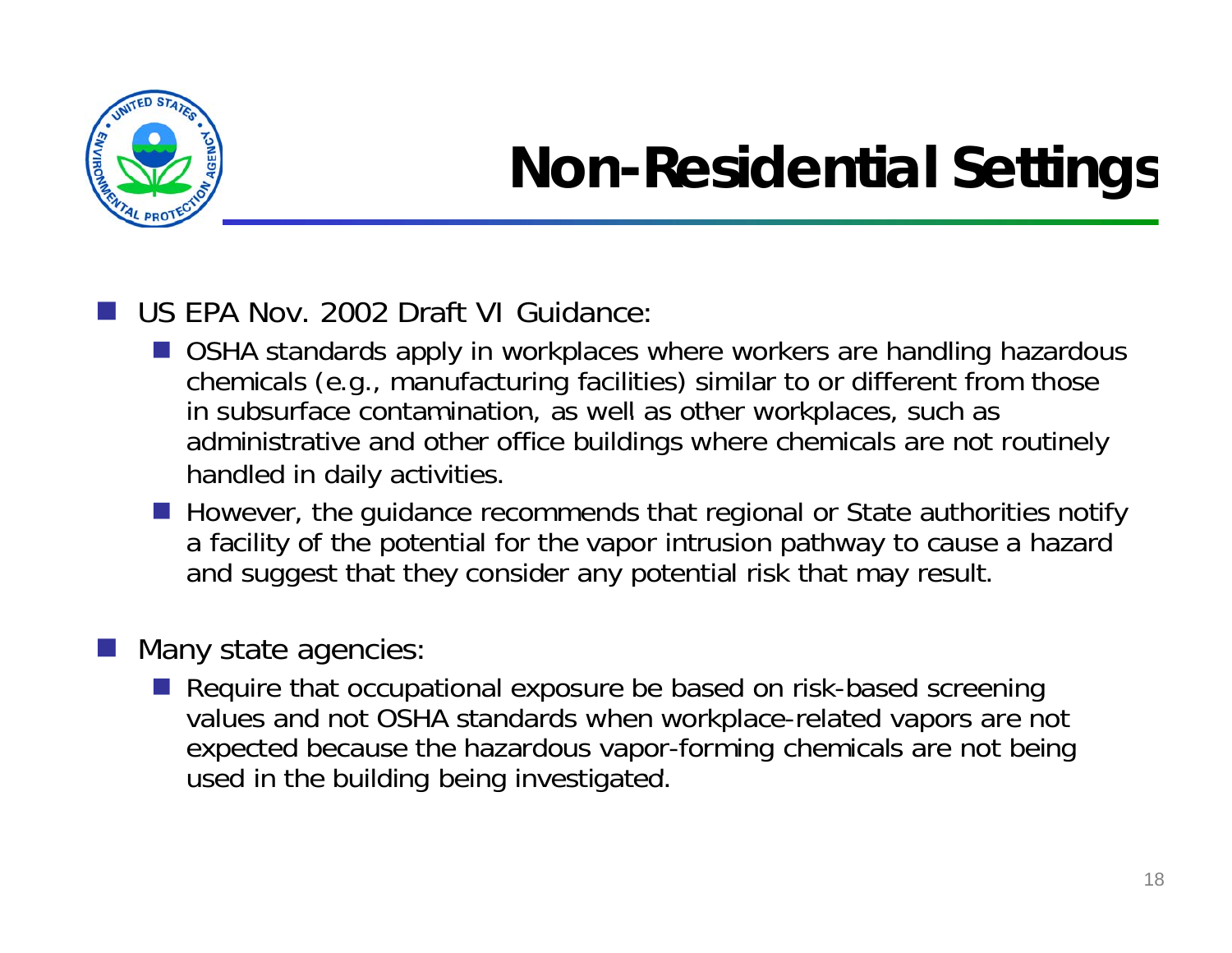

## **Update on EPA**'s Vapor Intrusion Database

- 2002: US EPA draft vapor intrusion guidance released
	- Key feature of guidance generic attenuation values (Tier 2 screening of concentrations in subsurface media) based on statistical analysis of <sup>a</sup> limited number of observations from a few sites (U.S. EPA, 2002, Appendix F).
- 2003
	- **EPA** met with a team of consultants and state regulators to lay out content, design, and quality assurance requirements for an expanded database
- $\mathbb{R}^3$  2004 - 2006
	- **EPA held a series of national workshops to provide a forum to share** data and experiences from a variety of vapor intrusion sites.
	- Data also gathered from state regulators and EPA's Regional offices.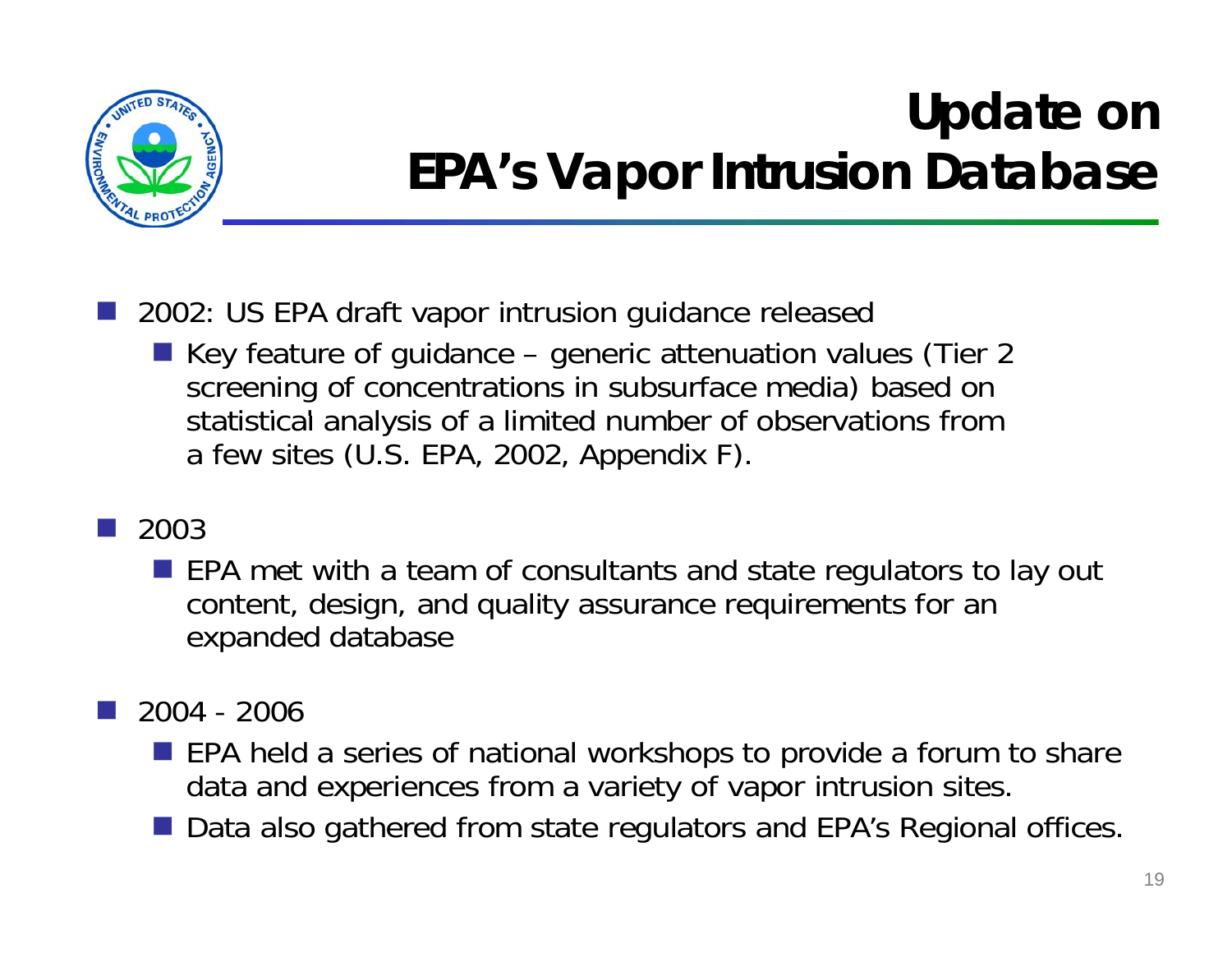

# **Acknowledgments**

#### **■ Ian Hers**

Golder and Associates, Vancouver, B.C., Canada

 Robert Truesdale RTI International, Research Triangle Park, NC, USA

■ William Wertz New York State Department of Environmental Conservation, NY, USA

■ Todd McAlary Geosyntec Consultants, Toronto, Ontario, Canada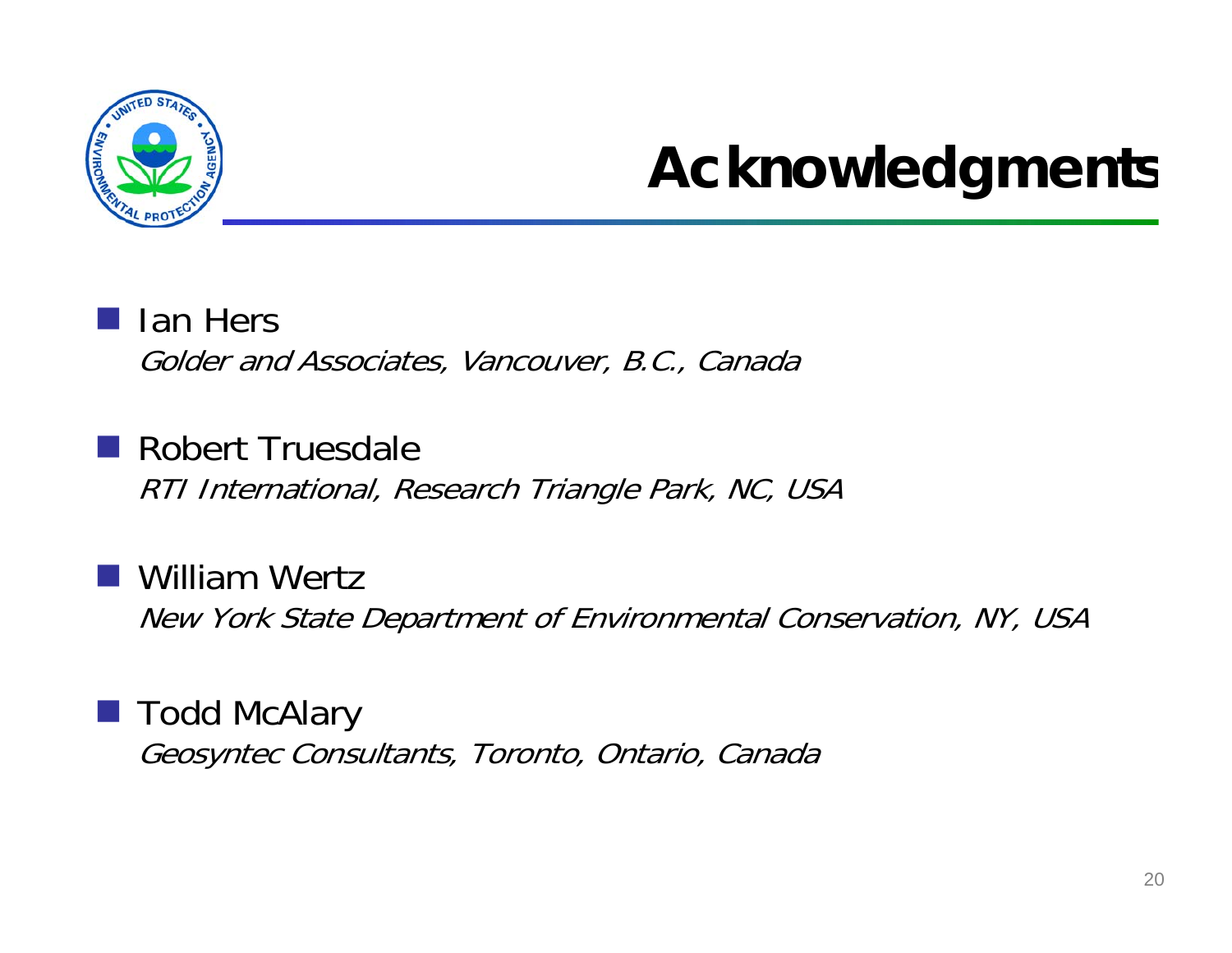

## **Changes in database from 2002 to 2008**

|                                | <b>Sites</b>   |                | <b>Buildings</b> |      | <b>Attenuation Factors</b> |       |
|--------------------------------|----------------|----------------|------------------|------|----------------------------|-------|
| <b>Attenuation Factor Type</b> | 2002           | 2008           | 2002             | 2008 | 2002                       | 2008  |
| groundwater to indoor air      | 15             | 36             | 73               | 658  | 266                        | 1,058 |
| soil gas to indoor air         | $\overline{4}$ | 17             | 8                | 130  | 16                         | 237   |
| subslab to indoor air          |                | 15             | 9                | 424  | 86                         | 1,584 |
| crawlspace to indoor air       |                | $\overline{4}$ | $\overline{4}$   | 11   | 40                         | 110   |
| Total <sup>a</sup>             | 15             | 41             | 73               | 913  | 408                        | 2,989 |

<sup>a</sup> Total numbers of sites and buildings in the database are less than the totals of individual attenuation factor types because some sites and buildings have more than one type of attenuation factor.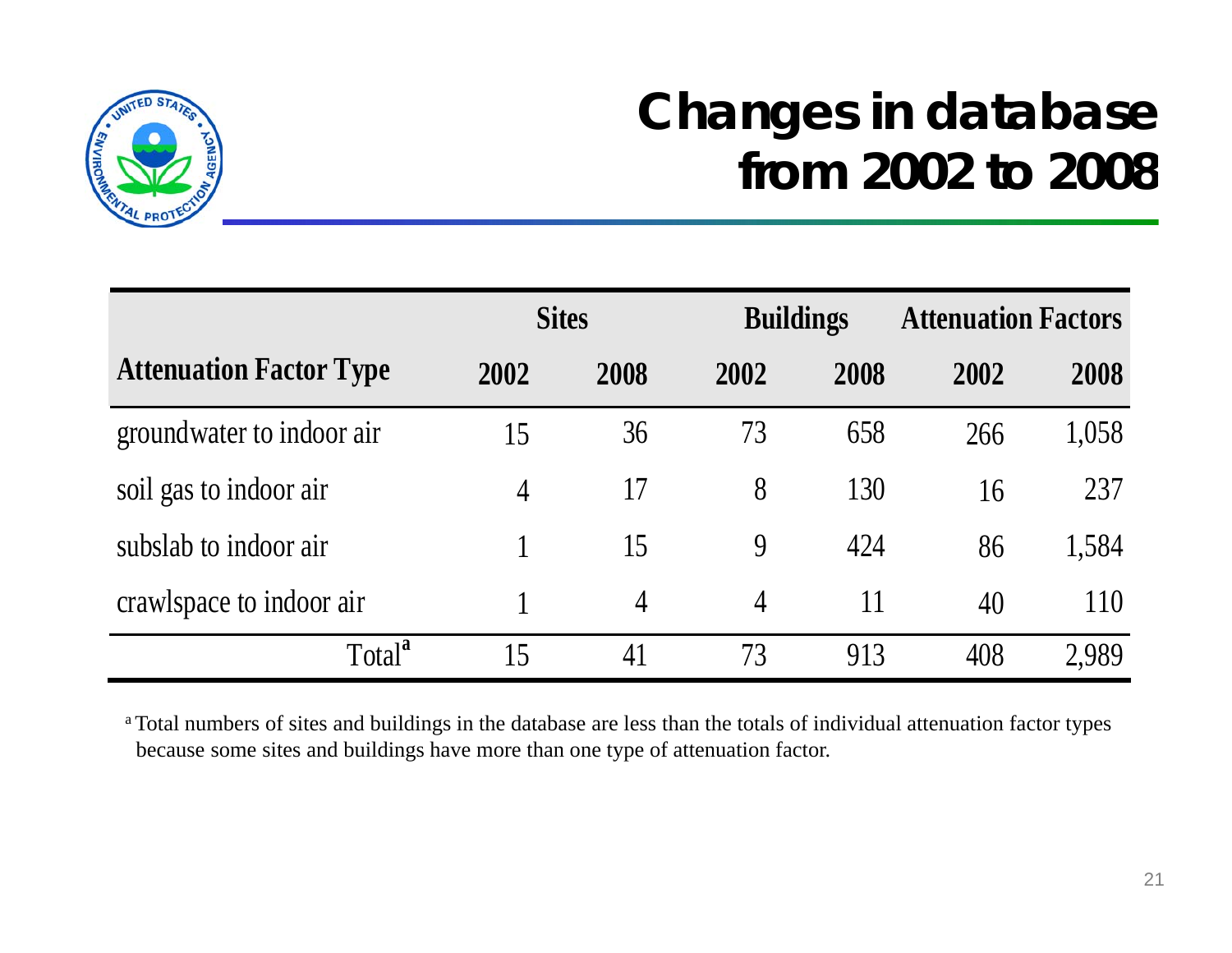

# **Database Contents**

- F. 15 States
- F. 41 Sites
- F. 21 Chemicals
	- 97% chlorinated hydrocarbons
	- F. 3% petroleum hydrocarbons
- **913 Buildings** 
	- 85% residential
	- F. 10% institutional or commercial
	- **COL** 5% multi-use (residential and non-residential)
- F. 2989 Paired indoor air and subsurface concentration measurements
	- 35% paired groundwater and indoor air measurements
	- F. 8% paired soil gas and indoor air measurements
	- F. 53% paired subslab and indoor air measurements
	- F. 4% paired crawlspace and indoor air measurements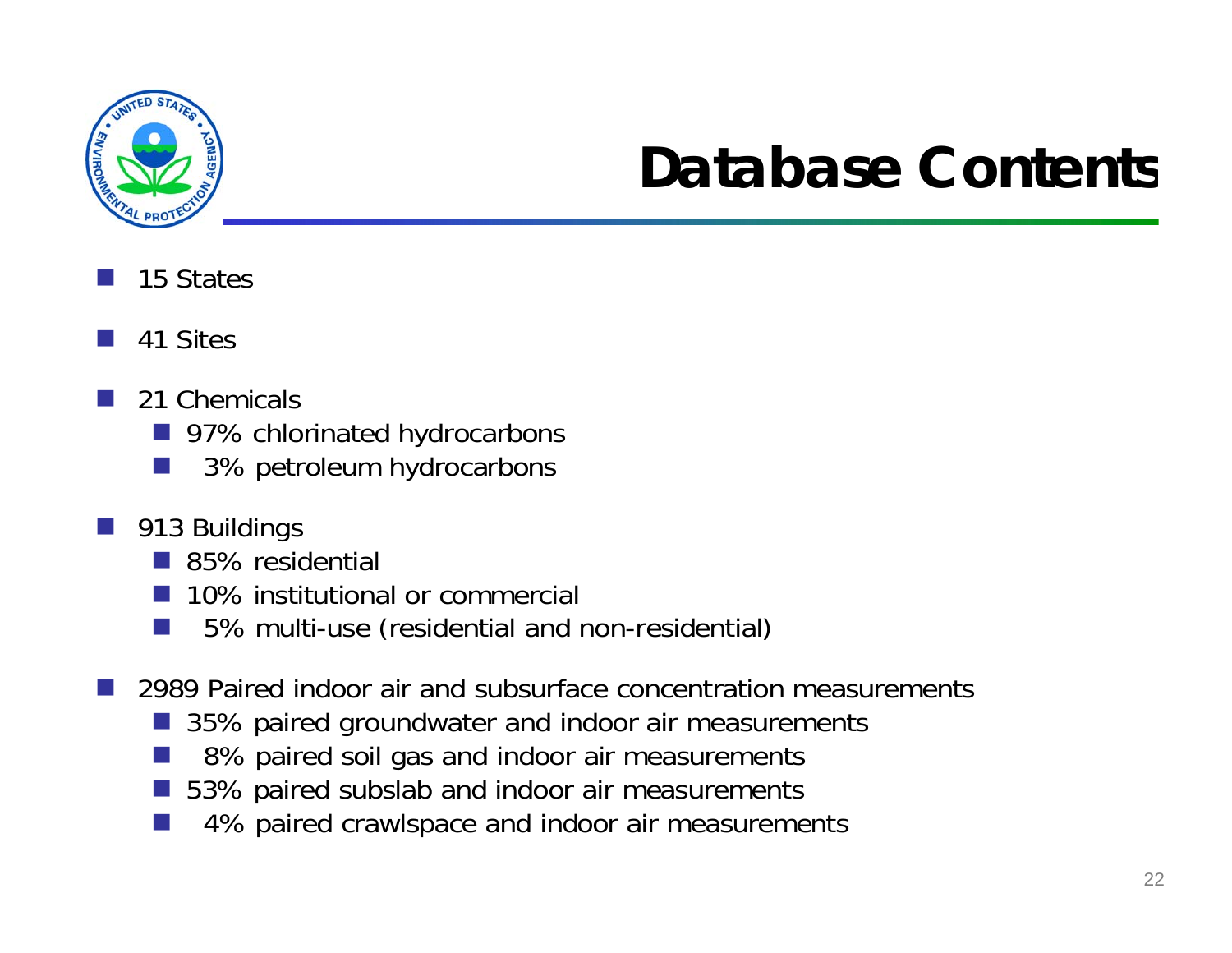

# **Summary of Compiled Data**

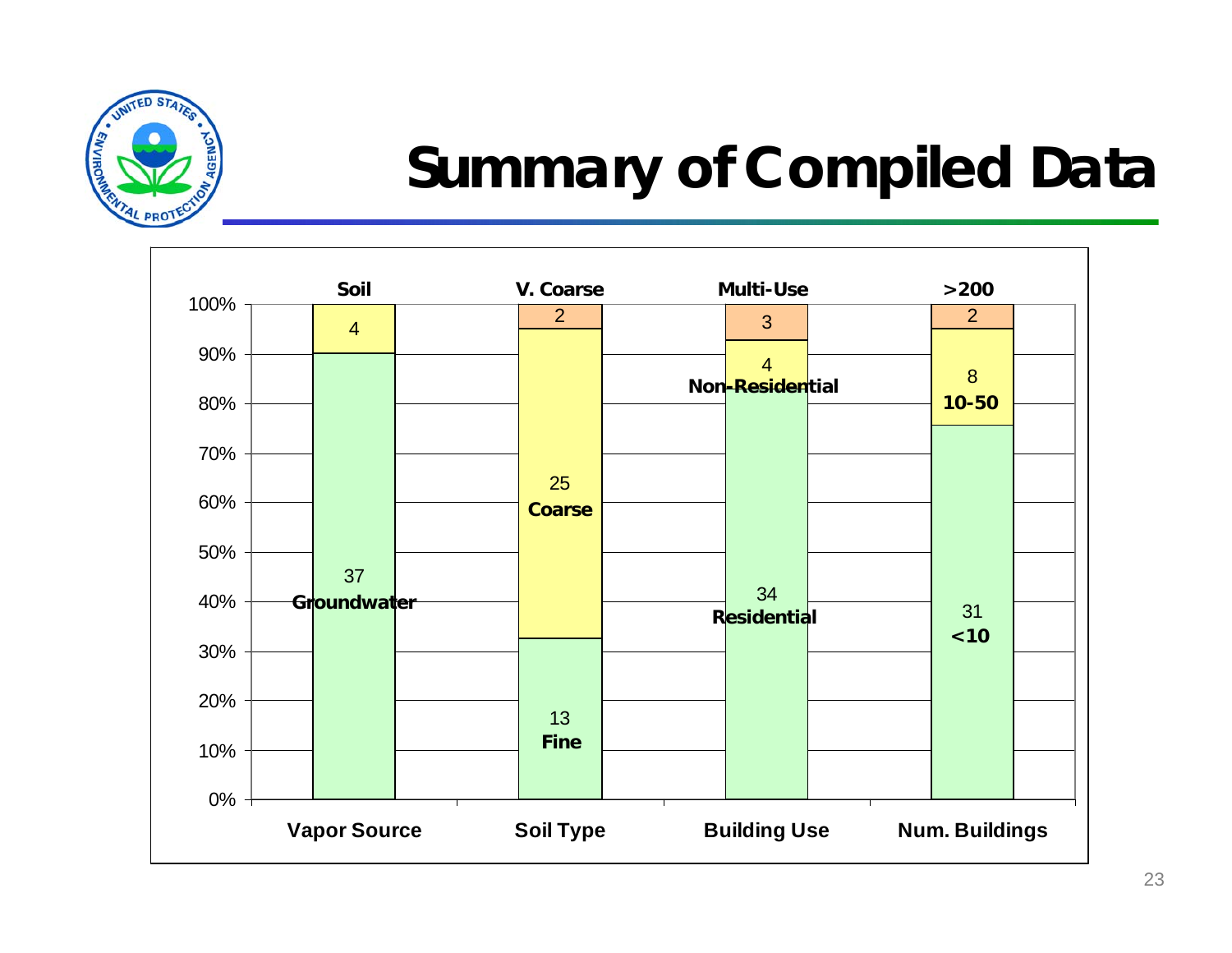

# **Database Fields**

- Site information (hydrogeologic setting, vapor source type)
- Building characteristics (bldg use, foundation type, depth to source)
- $\frac{1}{2}$ ■ Soil type (sand, silt, etc.)
- Chemical
- Sampling and analysis information (sample location collection (sample location, collection period, analytical method)
- Indoor air paired with groundwater, sub-slab, soil gas, and/or crawlspace samples
- Calculated Attenuation Factor (AF)

$$
\blacksquare \; AF = C_{air}/C_{subsurface}
$$

 $\blacksquare$  AF  $< 1.0$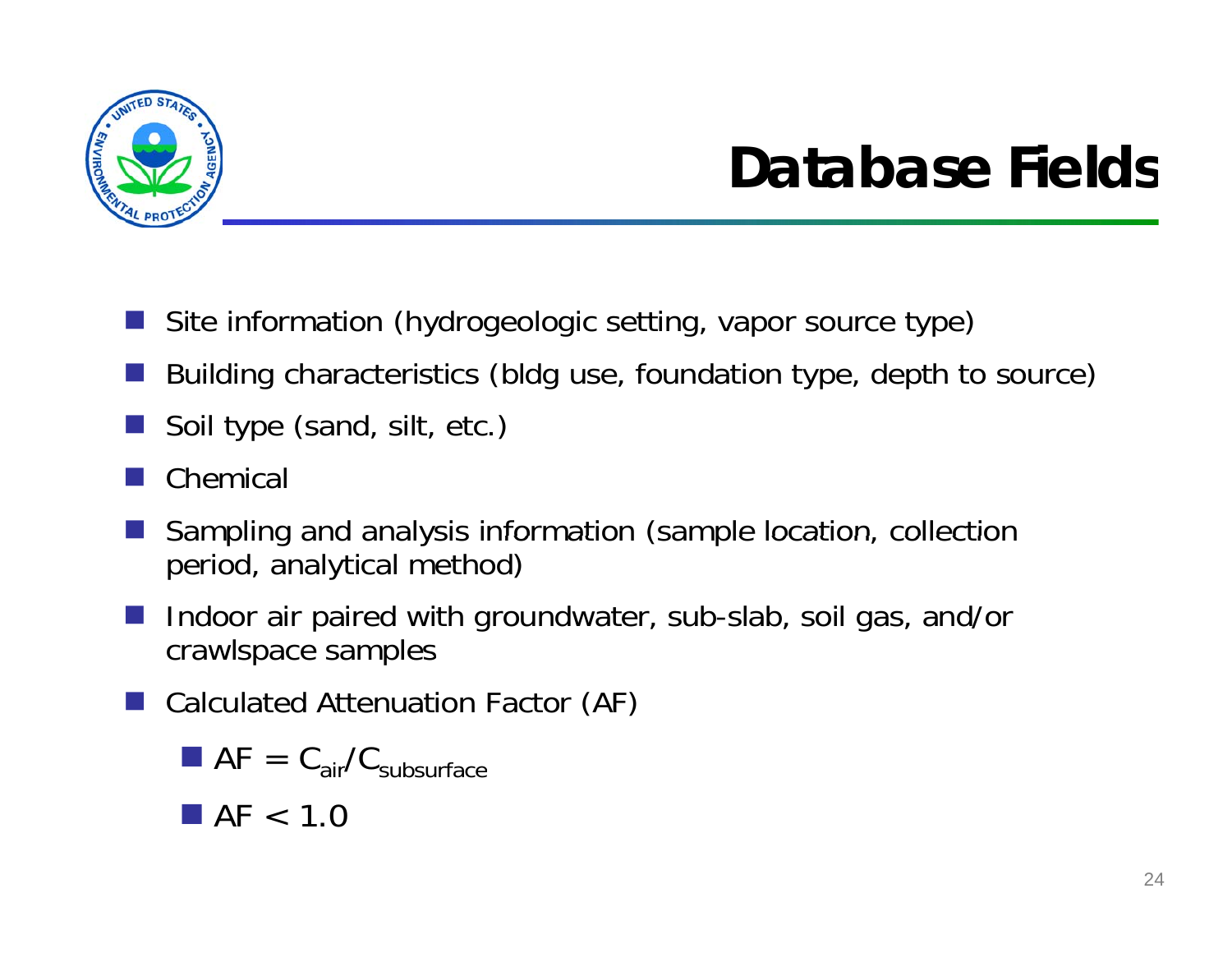

### **Spreadsheet Database**

#### **US EPA Vapor Intrusion Database: Attenuation Factor Analysis**

| Site Name:              | <b>All Sites</b>     |
|-------------------------|----------------------|
| ChemName:               | <b>All Chemicals</b> |
| Chem Type:              | All Chemical Types   |
| Soil Texture Code:      | All Soil Textures    |
| Soil Type:              | All Soil Types       |
| <b>Bldg Use:</b>        | All Building Uses    |
| <b>Foundation Type:</b> | All Foundation Types |

#### **Subsurface Media:** Groundwater Vapor (ug/m3)

| Min<br>3.3E-07<br>$3.6E-06$<br>5%<br>1.6E-05<br>25% | 3.3E-07<br>$3.3E-06$ |
|-----------------------------------------------------|----------------------|
|                                                     |                      |
|                                                     |                      |
|                                                     | $1.4E - 05$          |
| 50%<br>8.8E-05                                      | 8.7F-05              |
| $4.0E - 04$<br>75%                                  | 4.0F-04              |
| $2.4F-0.3$<br>95%                                   | $2.4F - 0.3$         |
| Max<br>7.4E-02                                      | 7.4E-02              |
| $1.2E - 0.3$<br>Mean                                | $1.2E - 03$          |
| StdDev<br>6.7E-03                                   | 6.7F-03              |
| 95UCL<br>8.9E-04                                    | 1.9E-03              |
| Count All<br>218                                    | 218                  |
| Count D                                             | 201                  |
| Count ND                                            | 17                   |









| <b>Filter</b><br>-<br>u Data-r<br><b>S VISIDIA</b><br><b>Sour</b> |               |                              |                        |                                              |                                       | 91(                  |
|-------------------------------------------------------------------|---------------|------------------------------|------------------------|----------------------------------------------|---------------------------------------|----------------------|
| Site.<br><b>The State</b><br>$\sim$<br><b>Filters</b><br>dinal    | ïlters<br>. . | <b>CONTRACTOR</b><br>'Iliter | <b>DO FU</b><br>Eilter | $\sim$ $\sim$ $\sim$ $\sim$ $\sim$<br>altor. | <b>The Committee of the Committee</b> | <b>Selected Data</b> |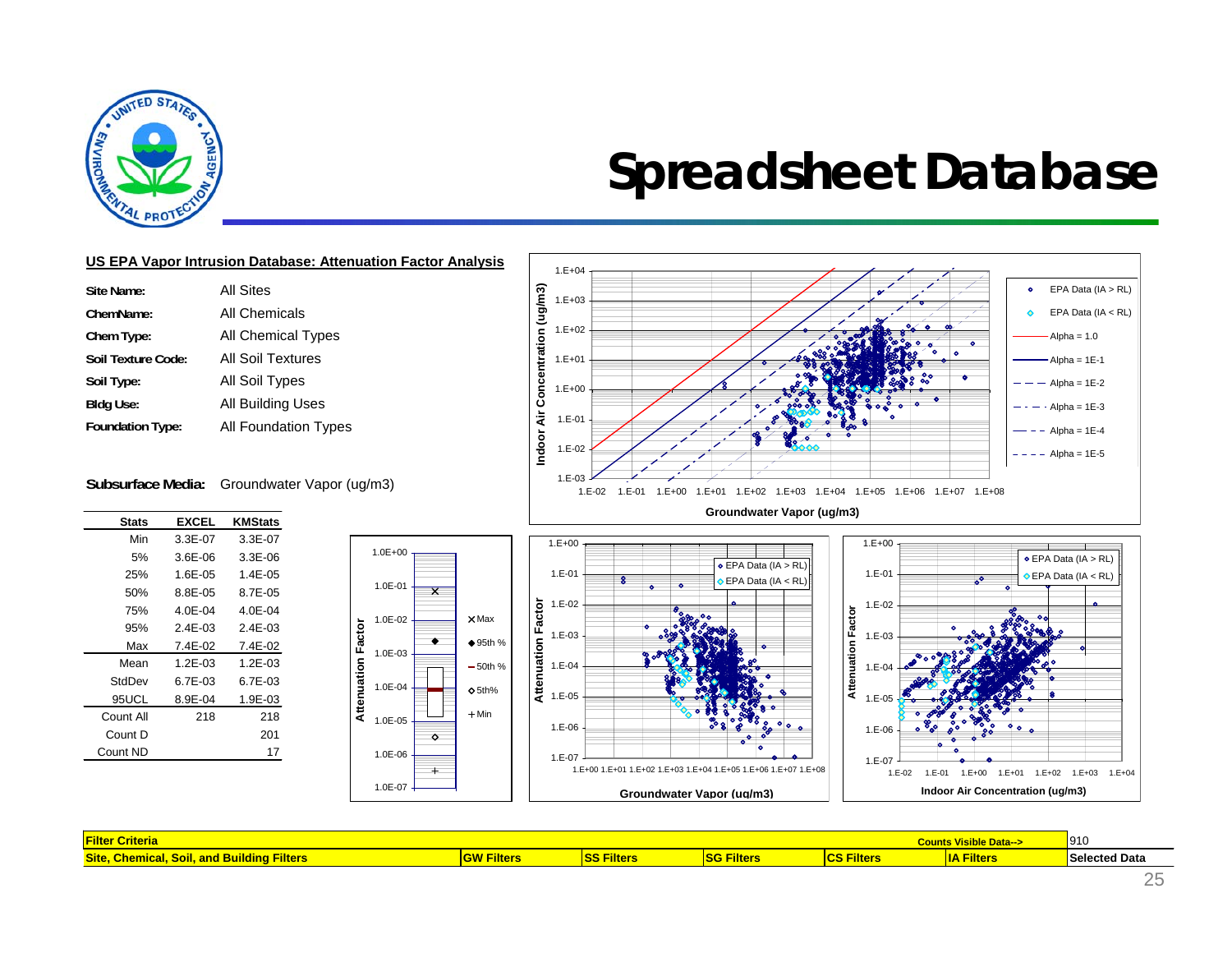

# **QA Checks**

- **Sampling design reviewed** 
	- **Representative samples?**
	- Concurrent paired samples?
- $\frac{1}{2}$  Sampling and analysis QA/QC reviewed ■ EPA TO-14, TO-15, TO-17, 8260B **EPA QA/QC protocols**
- Indoor survey reviewed (if available)
- Data consistency evaluated (if multiple chemicals reported)
- Data entry validation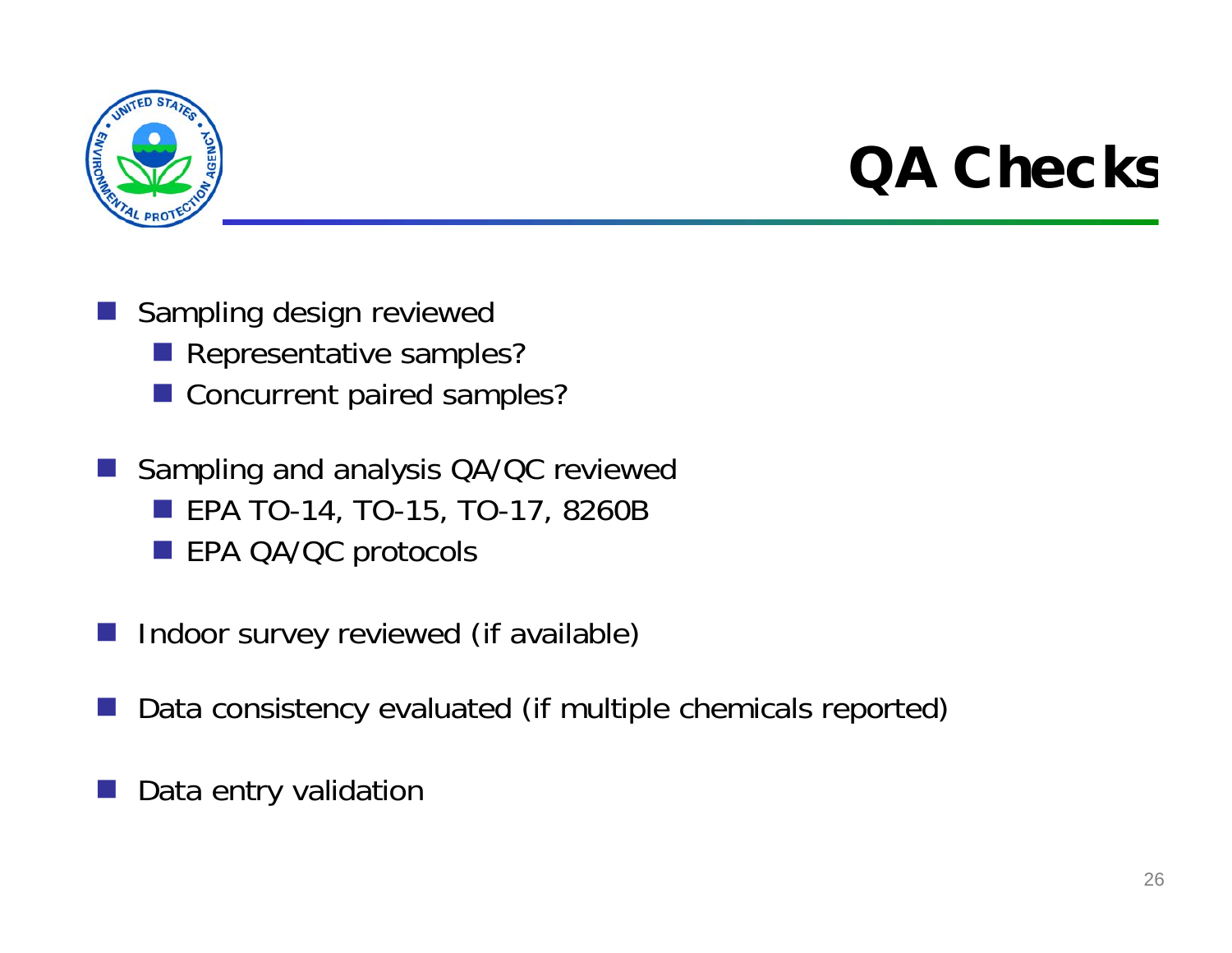

### **Handling Data Below Reporting Limits**

- All data below reporting limits flagged
- Subsurface data < RL excluded from statistical analysis

 $\blacksquare$  AF =  $C_{\text{air}}/C_{\text{subsurface}}$ 

- $\blacksquare$  Indoor air data  $\lt R$ L included in statistical analysis using Kaplan Meier method (Helsel, 2005)
	- Kaplan Meier: robust non-parametric method capable of considering data sets with substantial proportions of data below reporting limits, as well as multiple reporting limits and J-qualified values. qualified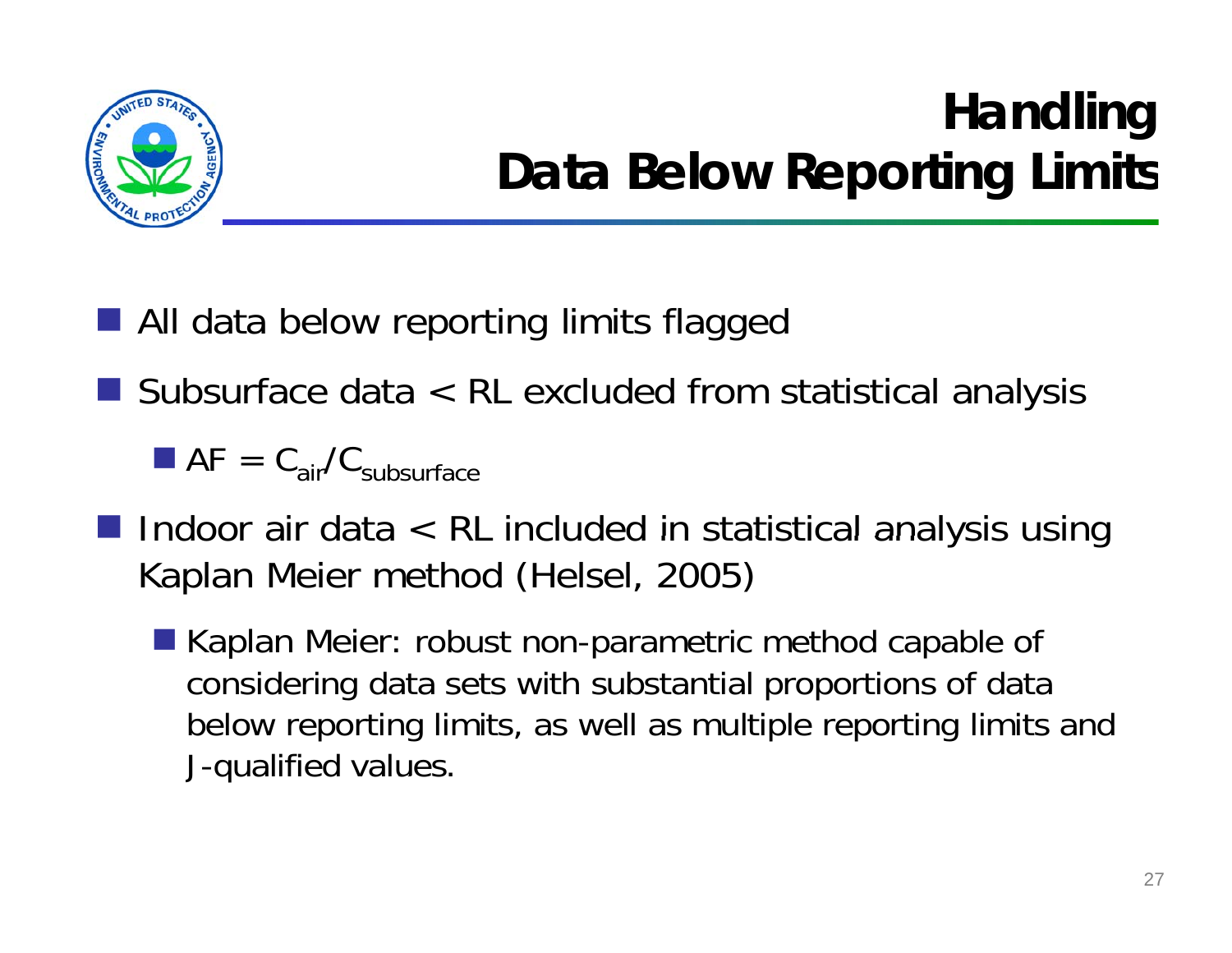

# **How can you use the Vapor Intrusion Database?**

- **Provide an empirical line of evidence to aid in decision**making regarding site characterization, remediation, and risk management.
- Compare site data to a compiled data set of "proven" va por intrusion sites.
- $\blacksquare$  Evaluate the relationships between vapor source concentrations, indoor air concentrations, and site conditions.
- **Develop screening levels.**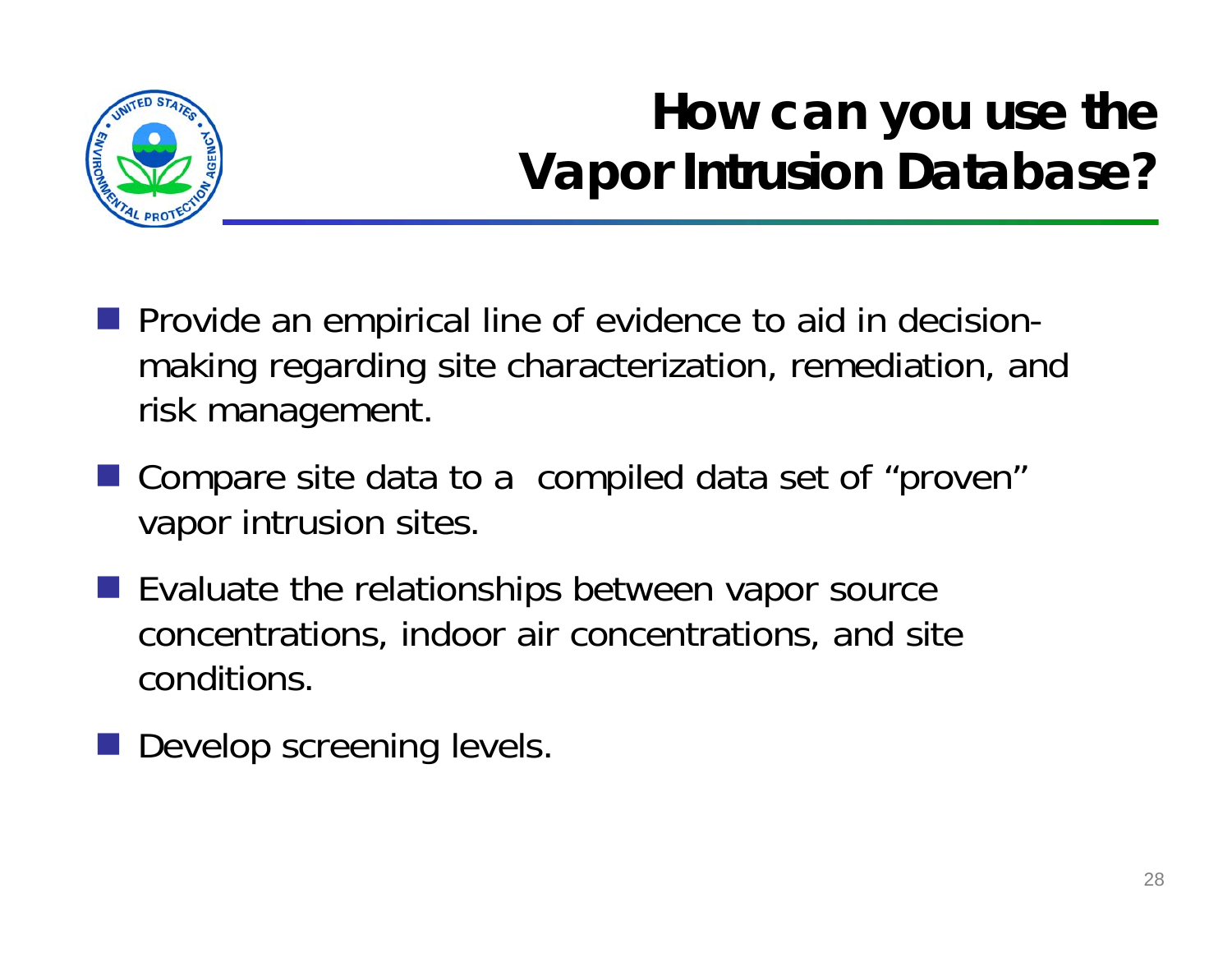

#### **Groundwater-to-Indoor Air AttenuationIndividual Site Box Whisker Plots**

**Groundwater AF for Individual Sites**

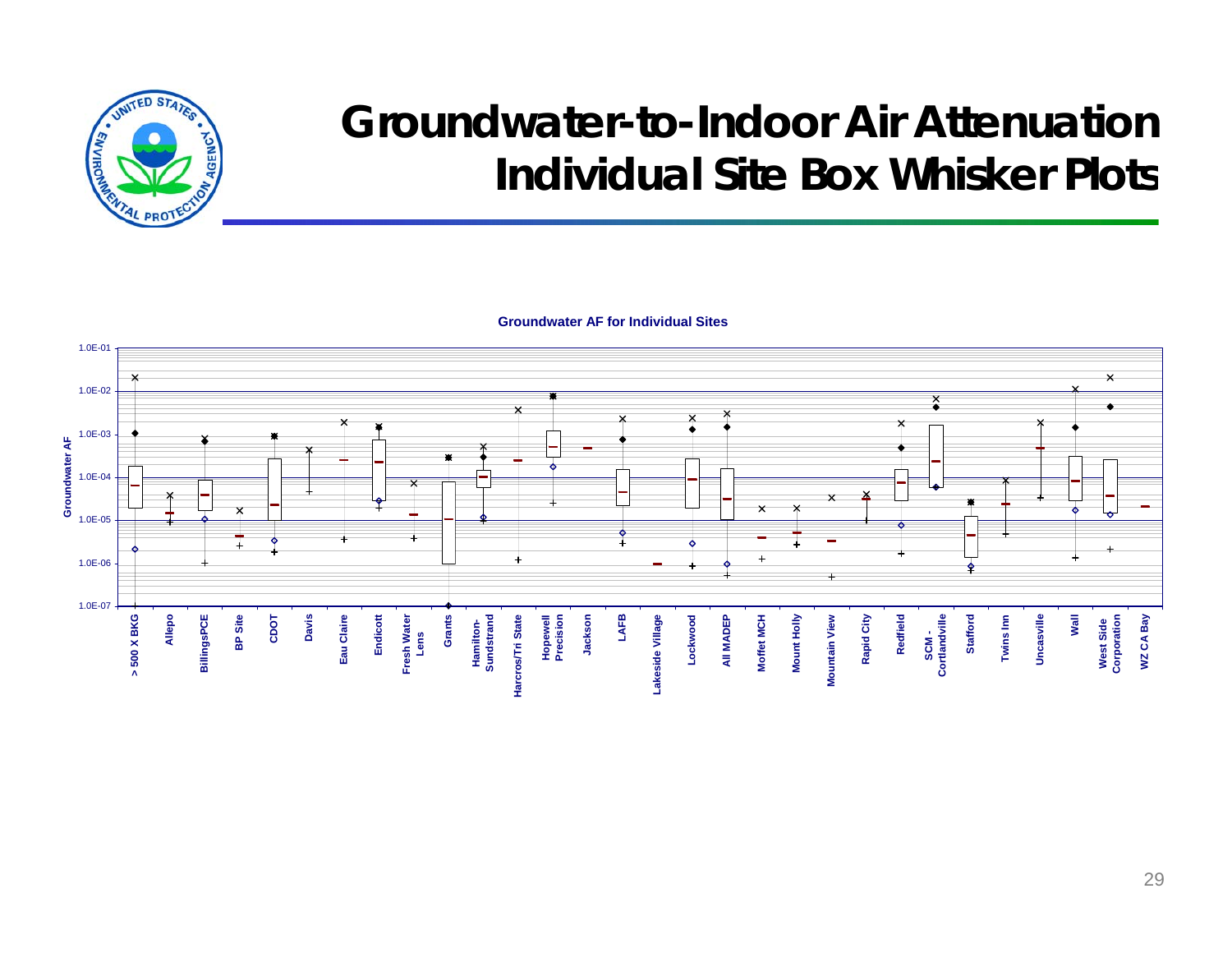![](_page_29_Picture_0.jpeg)

# **Compare Site Data to Database**

 $\mathcal{L}^{\text{max}}$  Allows for inclusion of spatial and temporal variability in the decisionmaking process.

![](_page_29_Figure_3.jpeg)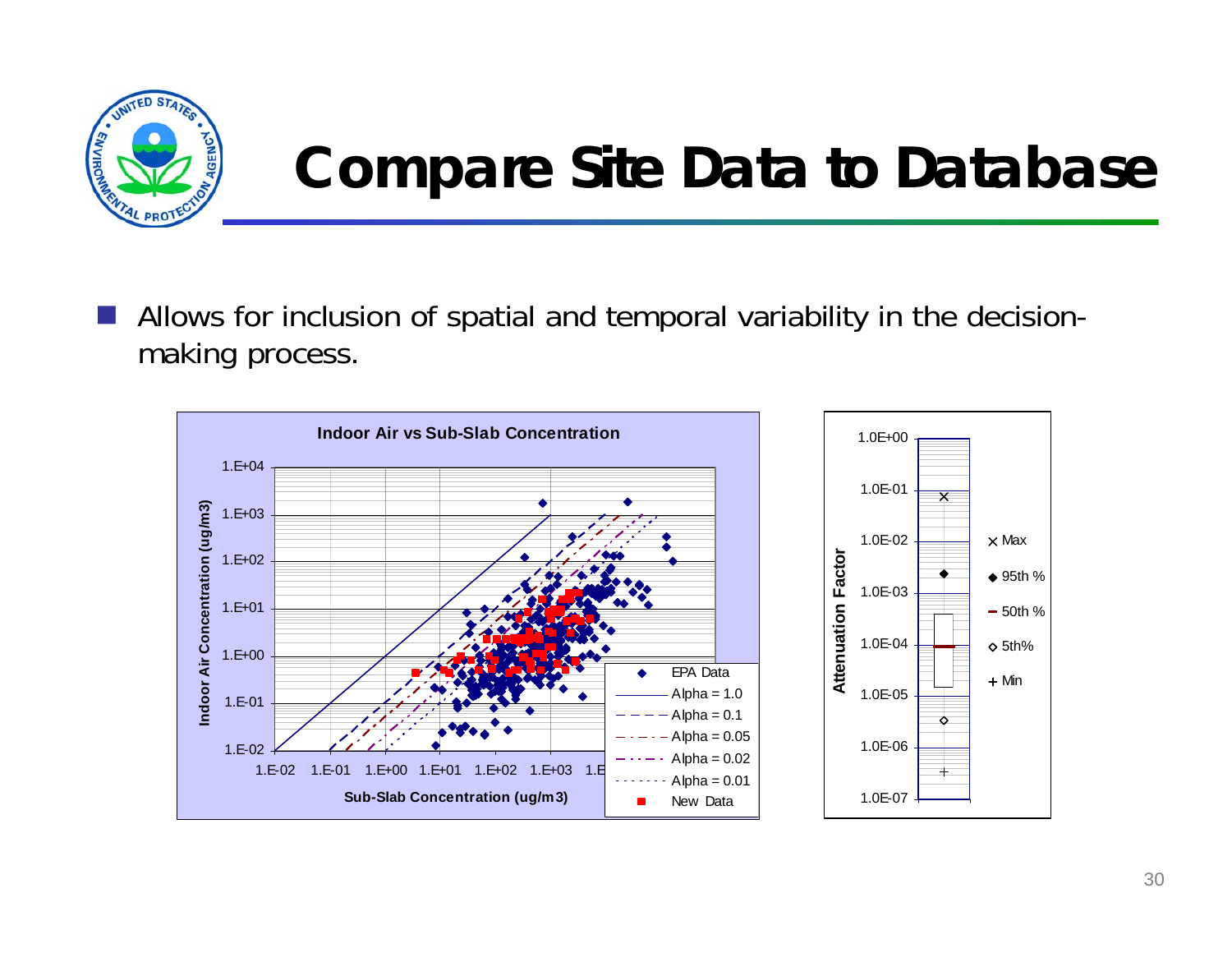![](_page_30_Picture_0.jpeg)

### **Groundwater-to-Indoor Air Attenuation**

![](_page_30_Figure_2.jpeg)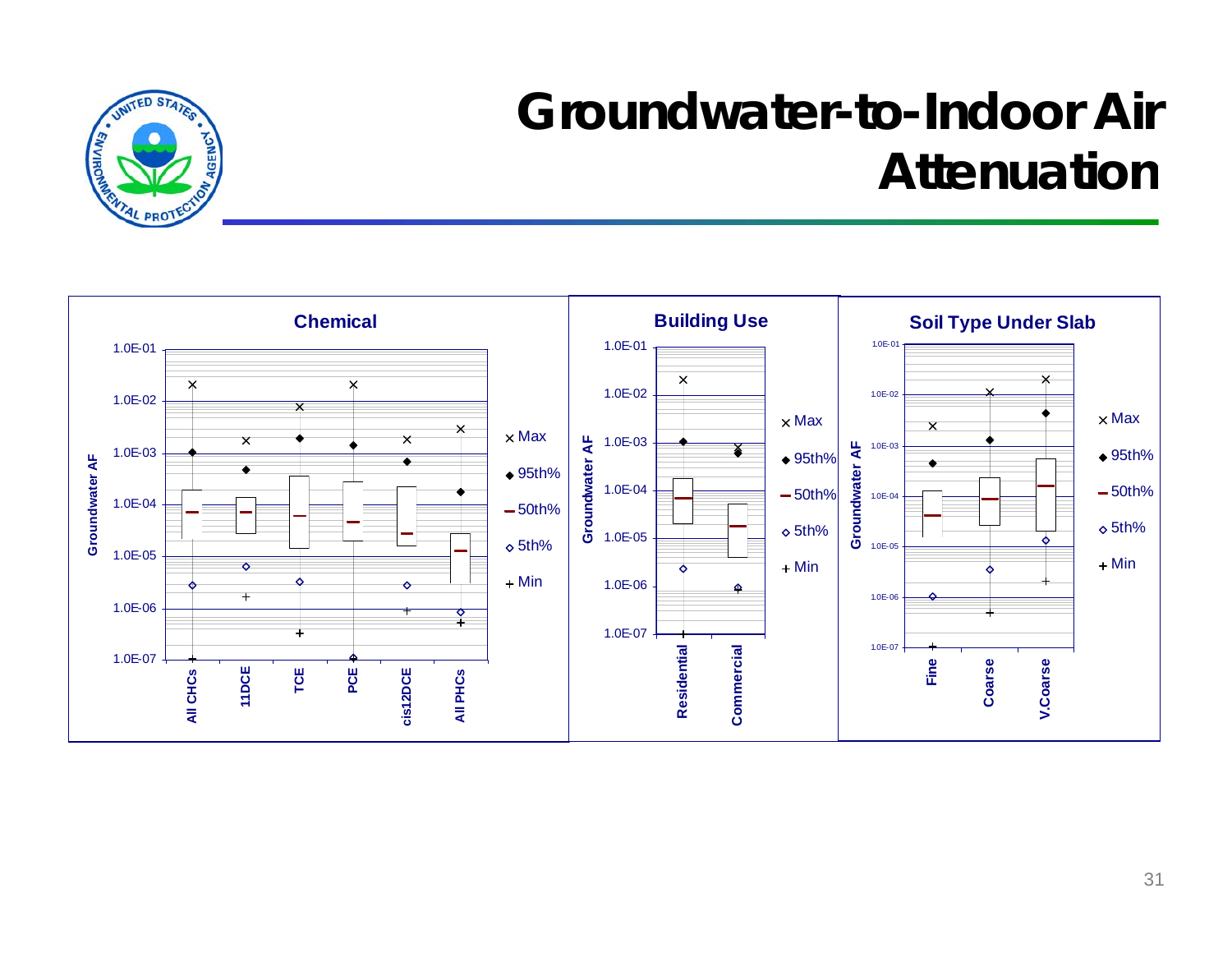![](_page_31_Picture_0.jpeg)

### **Exterior Soil Gas vs Subslab**

![](_page_31_Figure_2.jpeg)

H. Dawson